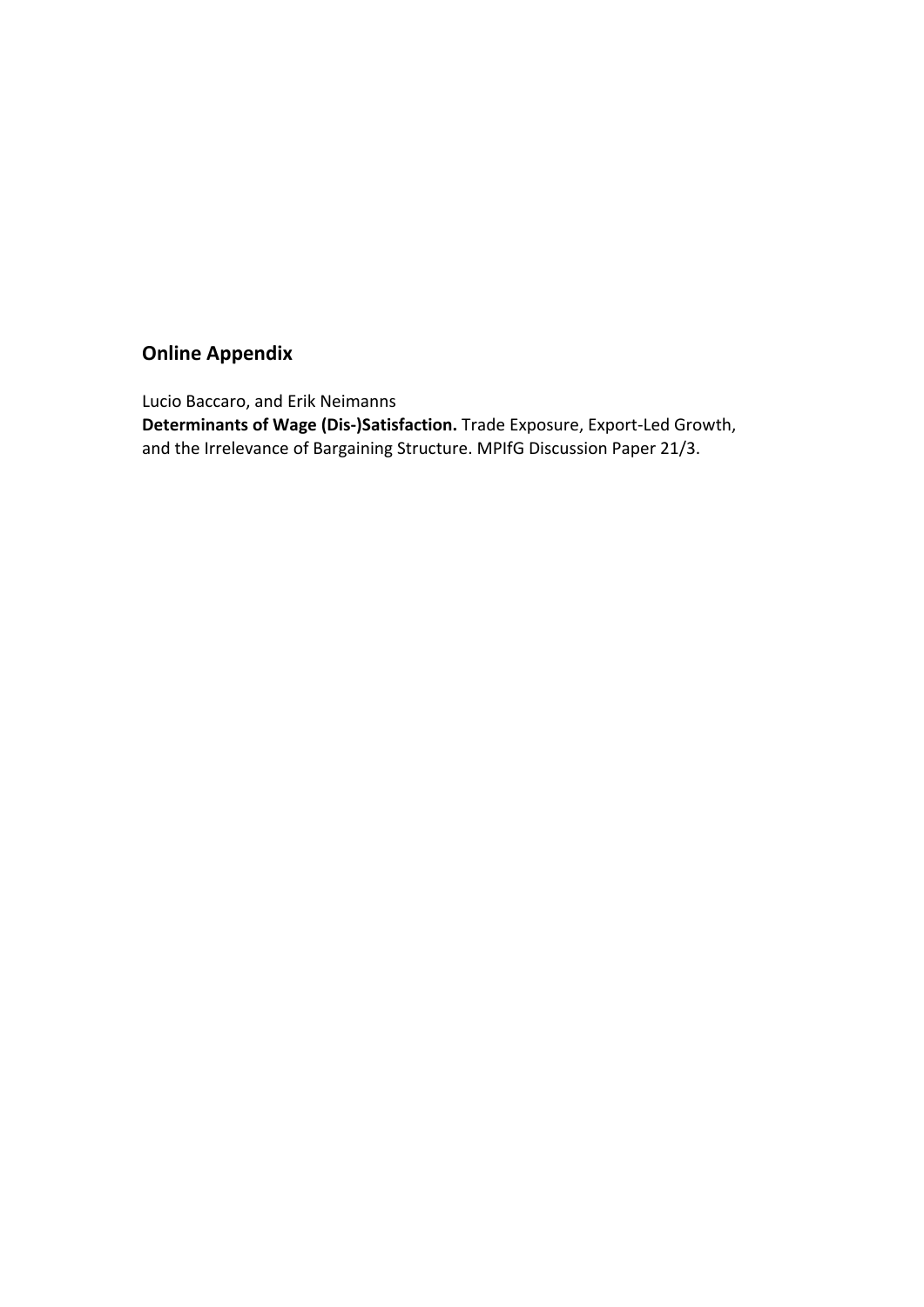# **Contents**

| <b>Appendix A.1</b> |                                                                                                                                                                                                   |  |
|---------------------|---------------------------------------------------------------------------------------------------------------------------------------------------------------------------------------------------|--|
| <b>Appendix A.2</b> | Operationalization of our measure of the import-adjusted contribution                                                                                                                             |  |
| Table A.1           |                                                                                                                                                                                                   |  |
| Table A.2           | Summary statistics of the measure of occupational trade exposure                                                                                                                                  |  |
| Table A.3           |                                                                                                                                                                                                   |  |
| Table A.4           | Multilevel logistic random intercept regressions: Determinants<br>of wage dissatisfaction using Blinder's (2009) offshorability index;                                                            |  |
| Table A.5           | Multilevel logistic random intercept regressions: Determinants<br>of wage dissatisfaction; effects of macro-level covariates; maximum                                                             |  |
| Table A.6           | Multilevel logistic random intercept regressions: Determinants<br>of wage dissatisfaction; effects of wage bargaining centralization<br>and union centralization; maximum likelihood estimates 14 |  |
| Table A.7           | Multilevel logistic random intercept regressions: Determinants<br>of wage dissatisfaction; effects of wage bargaining structures                                                                  |  |
| Table A.8           | Multilevel ordered logistic random intercept regressions: Determinants                                                                                                                            |  |
| Table A.9           | Multilevel logistic random intercept regressions: Determinants<br>of wage dissatisfaction; alternative specifications of export-led growth;                                                       |  |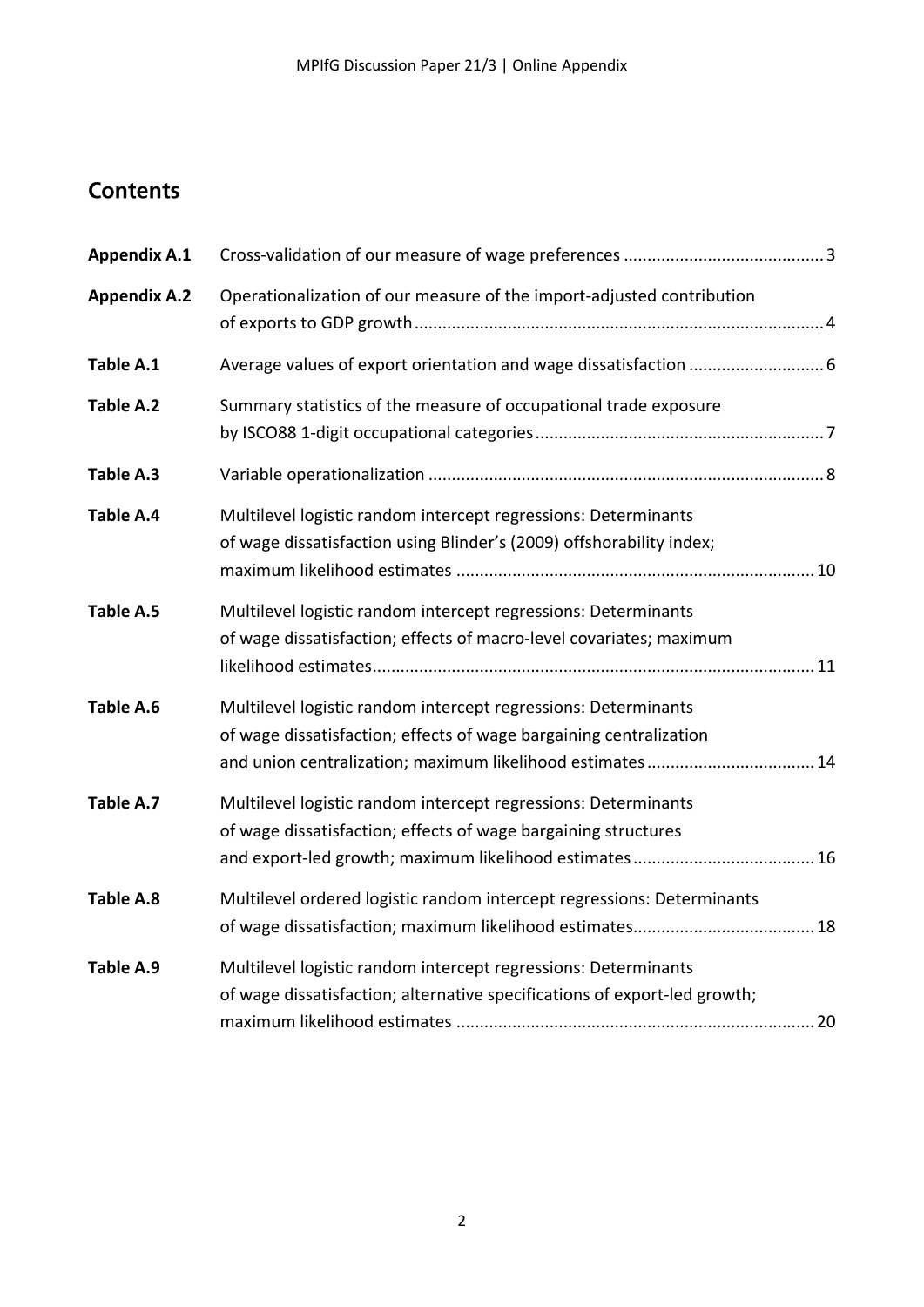### **Appendix A.1** Cross-validation of our measure of wage preferences

We cross-validated the suitability of our proxy measure of wage preferences by examining how different items on wage preferences relate to each other, using the WageIndicator Survey (Tijdens et al. 2010).

The WageIndicator Survey is a non-representative survey covering a range of items on preferences towards working conditions and wages. For this comparison, we only use the waves from 2003 and 2004 for the Netherlands due to data availability. Unfortunately, this survey does not replicate exactly the item from the ISSP, but it contains items on whether the "wage is sufficient for my job," on "satisfaction with pay," and whether one "should earn more given performance." Bivariate correlations (see table below) show a strong positive correlation (r=0.73) between the variables "wage is sufficient for my job" and "satisfaction with pay." A low "satisfaction with pay," in turn, is closely associated with the perception that one "should earn more given performance." The correlation coefficient is r=–0.55. In brief, different operationalizations of wage satisfaction are correlated with each other in the WageIndicator Survey. This cross-validation increases our confidence in our measure of wage preferences from the ISSP.

|                                       | Wage is sufficient for my<br>job (0: No; 1: Yes) | Should earn more given<br>performance (1: Fully<br>disagree; 5: Fully agree) |
|---------------------------------------|--------------------------------------------------|------------------------------------------------------------------------------|
| Satisfaction with pay (0: No; 1: Yes) | 0.7247                                           |                                                                              |
|                                       | 0.00                                             |                                                                              |
|                                       | 3824                                             |                                                                              |
| Satisfaction with pay (1: Highly      |                                                  | $-0.5501$                                                                    |
| dissatisfied; 5: Highly satisfied)    |                                                  | 0.00                                                                         |
|                                       |                                                  | 2735                                                                         |

#### **Correlations across items on wage preferences in the WageIndicator survey**

Note: Data is from the Netherlands for the years 2003 and 2004; cells display bivariate correlation coefficients, levels of significance, and number of observations. The variables "wage is sufficient for my job" and "should earn more given performance" were measured in different waves. The measurement scales for the "satisfaction with pay" variable varied between these waves (0–1 between December 2003 and April 2004; 1–5 between October and December 2004).

Source: Tijdens et al. (2010).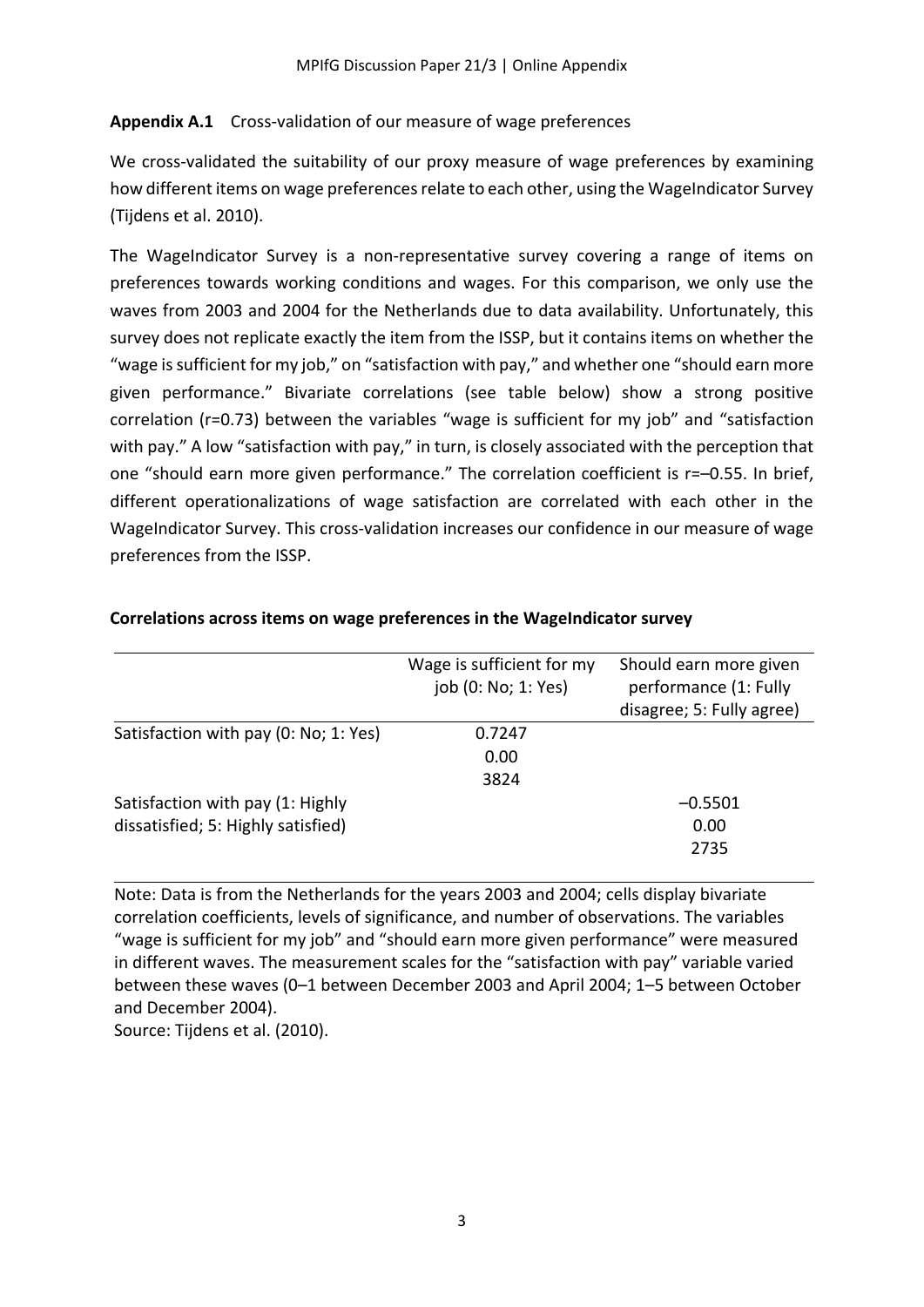### **Appendix A.2** Operationalization of our measure of the import-adjusted contribution of exports to GDP growth

In the following, we describe in more detail how we arrive at our measure of the importadjusted contribution of exports to GDP growth. We begin with the standard GDP (Y) accounting identity:

$$
Y = C + I + G + E - I
$$

For simplicity, we group the demand components related to domestic demand

$$
D = C + I + G
$$

Thus

$$
Y = D + E - I
$$

The growth contributions of domestic and foreign demand is generally calculated as follows:

$$
\frac{Y_t - Y_{t-1}}{Y_t} = \frac{D_t - D_{t-1}}{D_{t-1}} \times \frac{D_{t-1}}{Y_{t-1}} + \frac{(E_t - I_t) - (E_{t-1} - I_{t-1})}{(E_{t-1} - I_{t-1})} \times \frac{(E_{t-1} - I_{t-1})}{Y_{t-1}}
$$

This is the approach used by Baccaro and Pontusson (2016). The problem with this approach is that by subtracting imports solely from exports, it leads to underestimation of the contribution of exports to growth, and conversely to overestimation of the contribution of domestic demand components. In fact, some imports are used for consumption purposes; others for investment purposes; still others for government consumption. Only a portion of imports are incorporated into exports. A correct evaluation of growth components should divide imports into domestically-consumed imports (ID) and imports used for exports (IE). In symbols:

$$
I = ID + IE
$$

From this it follows:

$$
Y = (D - ID) + (E - IE).
$$

The growth contribution of import-adjusted domestic and foreign demand is as follows:

$$
\frac{Y_t - Y_{t-1}}{Y_t} = \frac{(D_t - ID_t) - (D_{t-1} - ID_{t-1})}{(D_{t-1} - ID_{t-1})} \times \frac{(D_{t-1} - ID_{t-1})}{Y_{t-1}}
$$

$$
+ \frac{(E_t - IE_t) - (E_{t-1} - IE_{t-1})}{(E_{t-1} - IE_{t-1})} \times \frac{(E_{t-1} - IE_{t-1})}{Y_{t-1}}
$$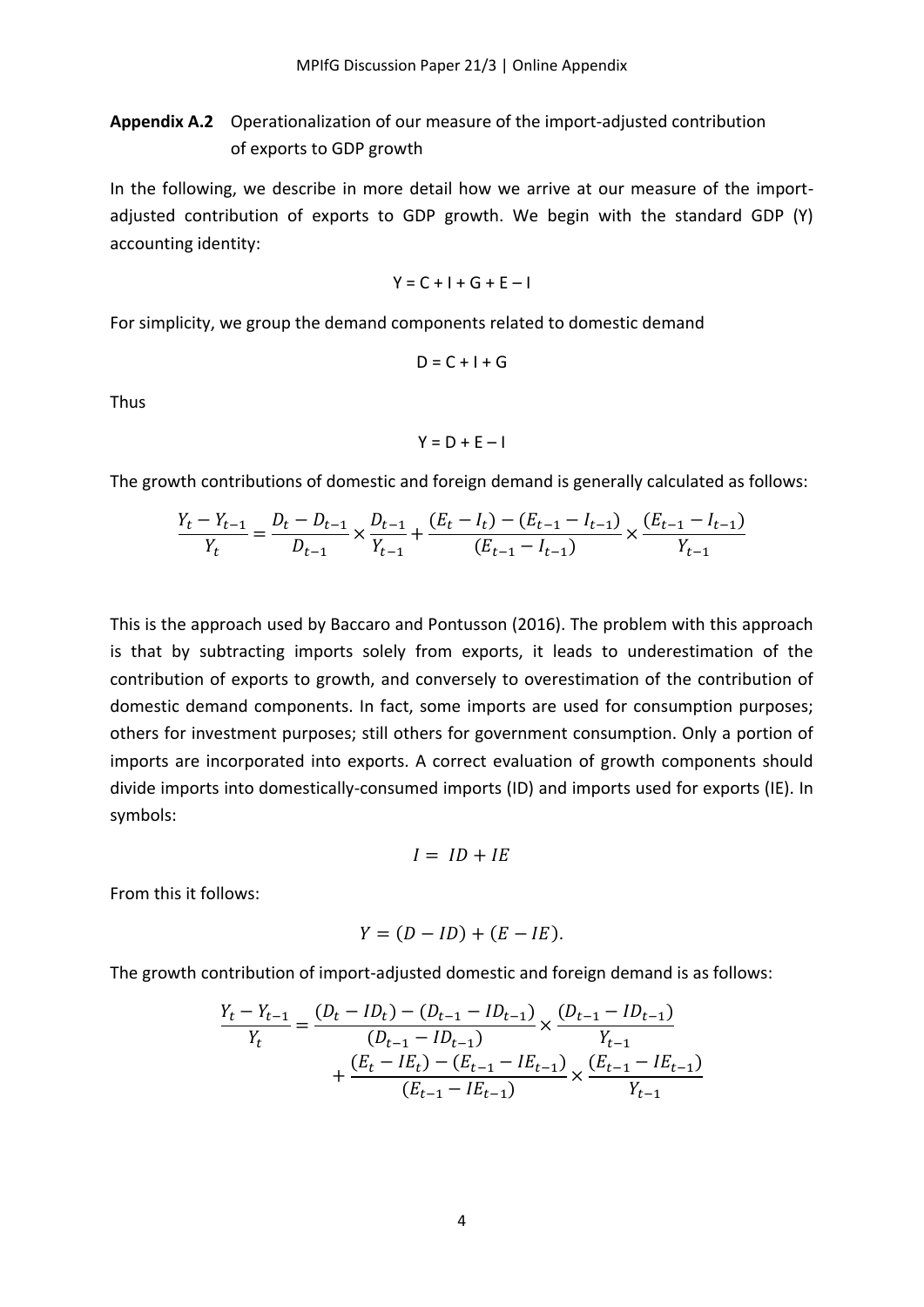National Accounts data do not provide a breakdown of imports by demand component. However, the OECD provides estimates of the import-intensity of exports based on Input-Output tables.<sup>1</sup> We use these OECD estimates to calculate the quantity of imports that is used by exports (IE), according to the following identity:

$$
IE = \frac{IE}{E} \times \frac{E}{I} \times I
$$

IE  $\frac{I E}{E}$  is obtained from the OECD online database;  $\frac{E}{I}$  is the ratio of exports to input, and  $I$  is the quantity of imports. E and I are from Ameco (2019).

We use the following formula to arrive at our final measure of the import-adjusted contribution of exports to GDP growth, in short, export-led growth. In the formula, we distinguish between prices and quantities:

$$
\frac{P_t^e I E_t - P_{t-1}^e I E_{t-1}}{P_{t-1} I E_{t-1}} x \frac{P_{t-1}^e I E_{t-1}}{P_{t-1} Y_{t-1}} x \frac{1}{\frac{P_t Y_t - P_{t-1} Y_{t-1}}{P_{t-1} Y_{t-1}}} = \frac{P_t^e I E_t - P_{t-1}^e I E_{t-1}}{P_t Y_t - P_{t-1} Y_{t-1}}
$$

Where P<sup>e</sup> is the price of exports, P is the price of GDP, IE is import-adjusted exports, and Y is GDP.

According to the formula, (import-adjusted) export-led growth increases if export quantities grow faster than output quantities, but also if export prices grow faster than output prices (which would indicate upgrading of exports).

The above measure of import-adjusted export-led growth weighs the absolute growth contribution of exports by total growth. In robustness check, we consider the impact of the absolute growth contribution of exports only (see appendix Table A9).

To avoid an excessive influence of year-to-year fluctuations in exports in our estimations, we calculate 5-year averages for the periods preceding data collection in the ISSP (i.e. 1994–1998 and 2004–2008).

<u>.</u>

 $1$  These OECD estimates are based on the following formula as reported by the OECD website: Imports content of exports = u A*m* (I - A*d*) -1 EX / Σ EX, where: **Am** and **Ad** are the input-output coefficient matrices for imported and domestic transactions, respectively; **I** is the identity matrix; **(I - A***d***) -1 is the** Leontief inverse matrix; **u** denotes an 1 x n vector each of whose components is 1 for corresponding import types; and **EX** is the export vector.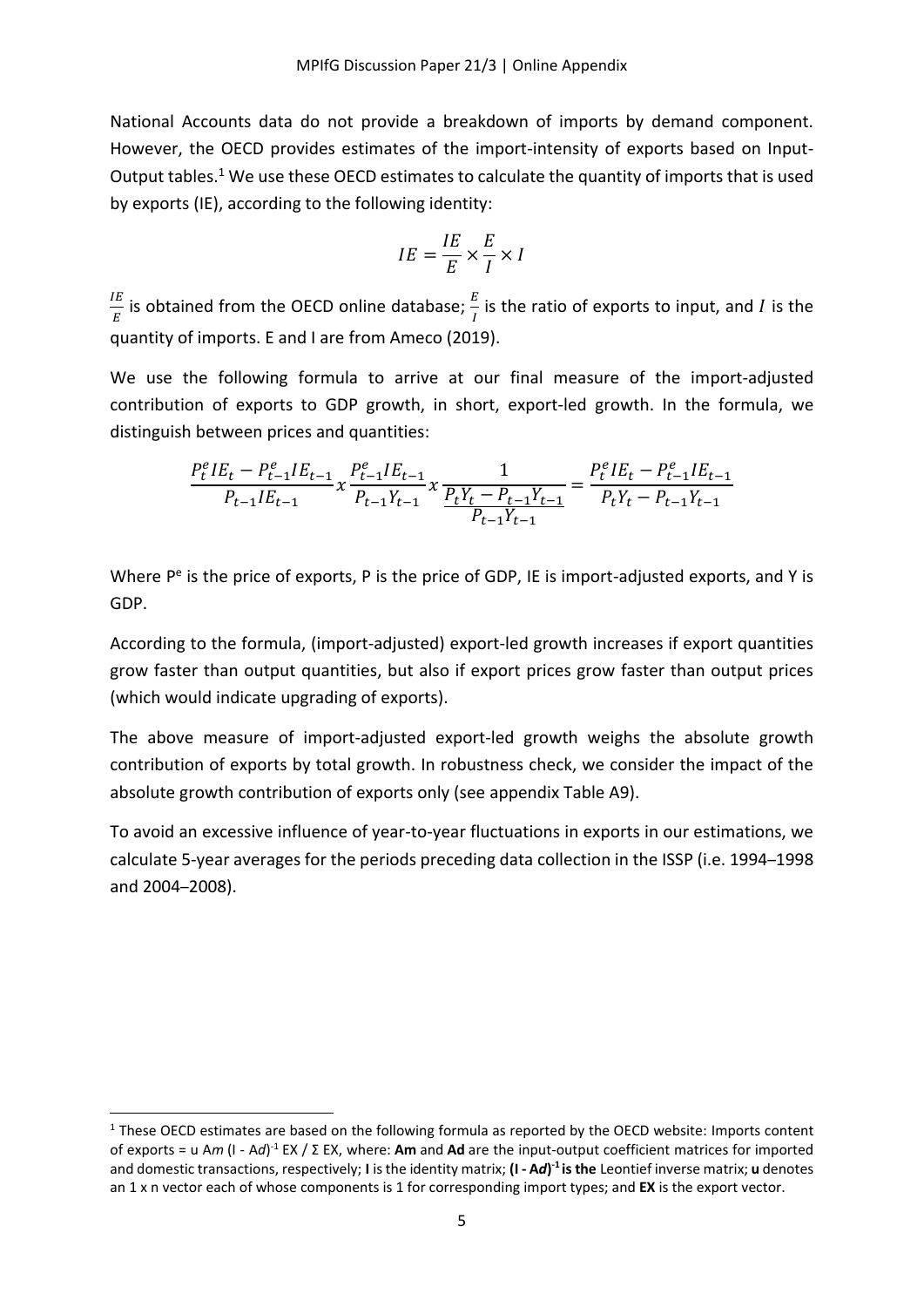|                           |           | Import-adjusted<br>contribution of exports to<br>GDP growth | Wage dissatisfaction |      |  |
|---------------------------|-----------|-------------------------------------------------------------|----------------------|------|--|
| Country                   | 1994-1998 | 2004-2008                                                   | 1999                 | 2009 |  |
| Australia                 | 0.14      | 0.47                                                        | 0.46                 | 0.61 |  |
| Austria                   | 0.65      | 0.70                                                        | 0.45                 | 0.43 |  |
| Belgium                   | 0.79      | 0.94                                                        |                      | 0.40 |  |
| Denmark                   | 0.26      | 0.43                                                        | 0.53                 | 0.50 |  |
| Finland                   | 0.39      | 0.34                                                        |                      | 0.64 |  |
| France                    | 0.50      | 0.24                                                        | 0.60                 | 0.69 |  |
| Germany                   | 0.77      | 0.71                                                        | 0.54                 | 0.53 |  |
| Iceland                   | 0.39      | 0.63                                                        |                      | 0.53 |  |
| Italy                     | 0.27      | 0.29                                                        |                      | 0.67 |  |
| Japan                     | 0.27      | 0.41                                                        |                      | 0.66 |  |
| Korea                     | 0.73      | 0.59                                                        |                      | 0.52 |  |
| New Zealand               | 0.21      | 0.42                                                        | 0.55                 | 0.52 |  |
| Norway                    | 0.36      | 0.53                                                        | 0.61                 | 0.55 |  |
| Portugal                  | 0.39      | 0.29                                                        | 0.80                 | 0.67 |  |
| Spain                     | 0.55      | 0.17                                                        | 0.62                 | 0.63 |  |
| Sweden                    | 0.44      | 0.48                                                        | 0.75                 | 0.69 |  |
| Switzerland               | 1.00      | 0.74                                                        |                      | 0.35 |  |
| United Kingdom            | 0.22      | 0.46                                                        | 0.61                 | 0.52 |  |
| <b>United States</b>      | 0.11      | 0.24                                                        | 0.62                 | 0.56 |  |
| Mean                      | 0.45      | 0.48                                                        | 0.60                 | 0.56 |  |
| <b>Standard deviation</b> | 0.25      | 0.20                                                        | 0.31                 | 0.10 |  |

**Table A.1** Average values of export orientation and wage dissatisfaction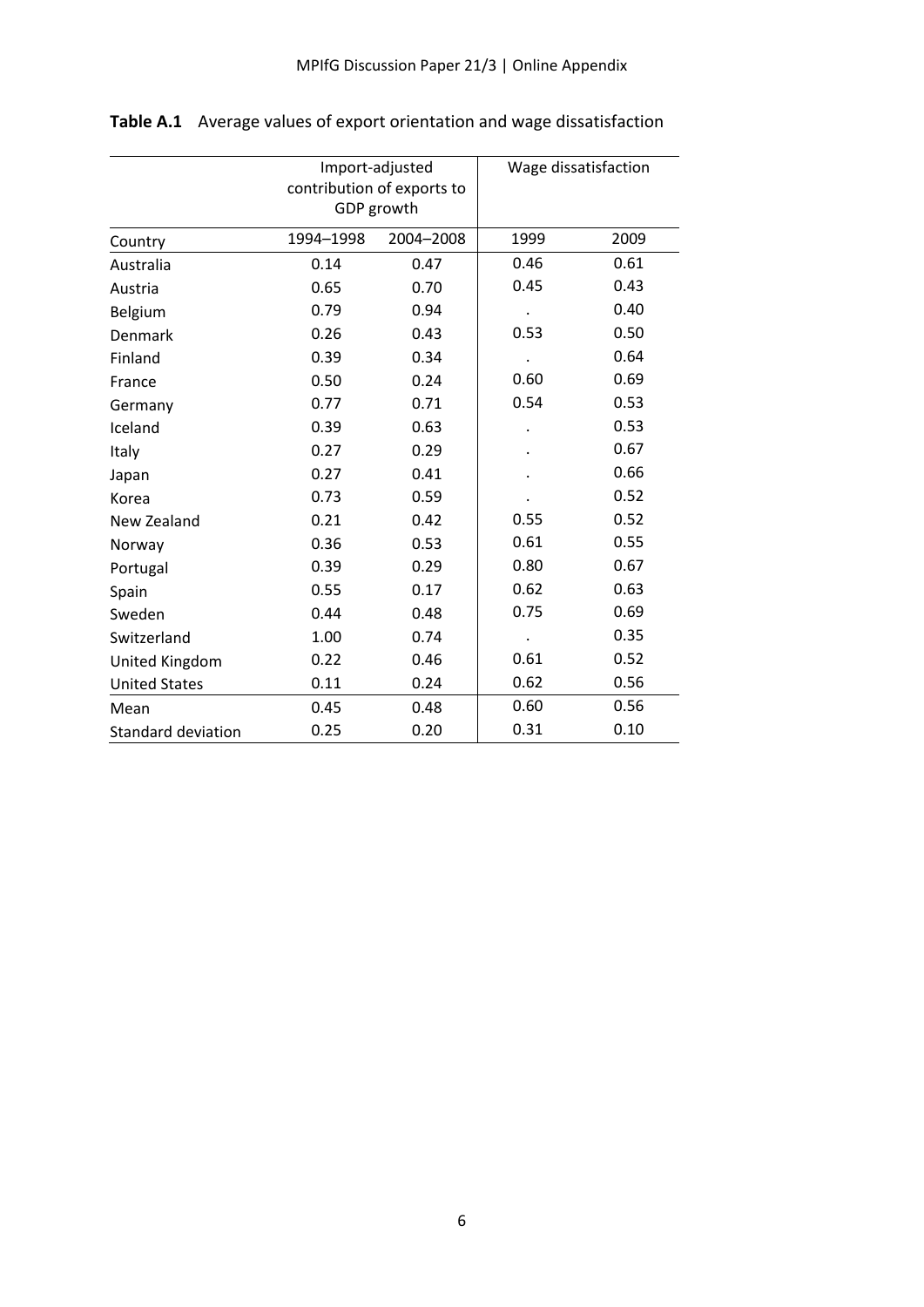| <b>Table A.2</b> Summary statistics of the measure of occupational trade exposure |
|-----------------------------------------------------------------------------------|
| by ISCO88 1-digit occupational categories                                         |

| <b>ISCO88 1 digit-level</b>                        |       | <b>Occupational trade exposure</b> |      |          |      |  |
|----------------------------------------------------|-------|------------------------------------|------|----------|------|--|
|                                                    | N     | mean                               | SD   | min      | max  |  |
| 1000 Legislators, senior officials & managers      | 1,300 | 0.07                               | 0.19 | 0        | 1.36 |  |
| 2000 Professionals                                 | 2,689 | 0.02                               | 0.05 | 0        | 0.55 |  |
| 3000 Technicians and associated professionals      | 2,975 | 0.04                               | 0.13 | 0        | 2.47 |  |
| 4000 Clerks                                        | 1,918 | 0.02                               | 0.04 | 0        | 0.44 |  |
| 5000 Service workers & shop & market sales workers | 2,067 | 0                                  | 0    | 0        | 0.04 |  |
| 6000 Skilled agricultural & fishery workers        | 142   | 0.24                               | 0.1  | 0.07     | 0.49 |  |
| 7000 Craft etc trades workers                      | 1,470 | 0.22                               | 0.31 | 0        | 4.75 |  |
| 8000 Plant & machine operators & assemblers        | 868   | 0.33                               | 0.37 | $\Omega$ | 1.48 |  |
| 9000 Elementary occupations                        | 853   | 0.06                               | 0.13 | 0        | 0.63 |  |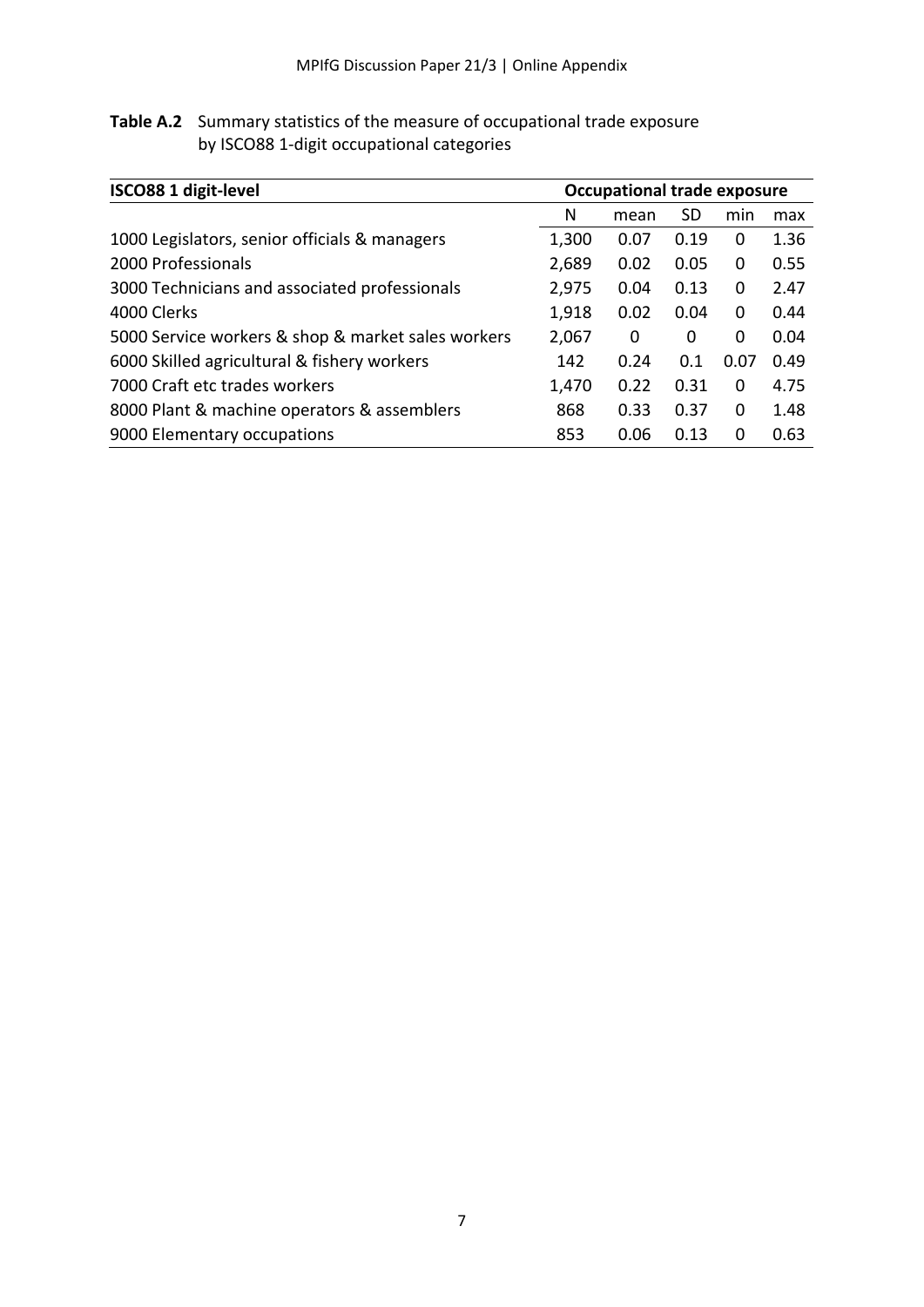# **Table A.3** Variable operationalization

| Public sector worker                                   | Do you work at present or did you work in your last job in the private or public<br>sector? 1: working for the government or a publicly owned firm/nationalized<br>industry; 0: working for the private sector                                                                                                                                                                                                                                                                     | ISSP 1999, 2009                                     |
|--------------------------------------------------------|------------------------------------------------------------------------------------------------------------------------------------------------------------------------------------------------------------------------------------------------------------------------------------------------------------------------------------------------------------------------------------------------------------------------------------------------------------------------------------|-----------------------------------------------------|
| Occupational trade<br>exposure (log)                   | Logarithm of trade exposure at the occupational level; derived from the<br>likelihood of an occupation to pertain to a specific sector multiplied by sectoral<br>trade exposure                                                                                                                                                                                                                                                                                                    | ISSP 1999, 2009; ESS 2008; OECD<br><b>STAN 2019</b> |
| Occupational trade<br>exposure (categorical<br>coding) | 1: Public sheltered, 2: Private sheltered, 3: Exposed; exposed workers are those<br>with above-median occupational trade exposure; private sheltered workers are<br>those with below-median occupational trade exposure who work in the private<br>sector; public sheltered workers are those with below-median occupational<br>trade exposure who work in the public sector; public sector includes working<br>for the government or a publicly owned firm/nationalized industry. | ISSP 1999, 2009; ESS 2008; OECD<br><b>STAN 2019</b> |
| Union membership                                       | Trade (labor) union membership; 1 "Currently member", 0 "Once member,<br>not now" or "Never member".                                                                                                                                                                                                                                                                                                                                                                               | ISSP 1999, 2009                                     |
| Individual income                                      | Respondent's earnings: Recoded in 10 categories                                                                                                                                                                                                                                                                                                                                                                                                                                    | ISSP 1999, 2009                                     |
| Part-time work                                         | Current employment status: 1 "Employed-part time, main job" or "Employed,<br>less than part-time"; 0 "Employed-full time, main job"                                                                                                                                                                                                                                                                                                                                                | ISSP 1999, 2009                                     |
| Educational<br>attainment                              | Highest education level: 1 below upper secondary education; 2 upper<br>secondary education; 3 above upper secondary education; 4 tertiary education                                                                                                                                                                                                                                                                                                                                | ISSP 1999, 2009                                     |
| Age                                                    | Age of Respondent                                                                                                                                                                                                                                                                                                                                                                                                                                                                  | ISSP 1999, 2009                                     |
| Age squared                                            | Age of Respondent (squared)                                                                                                                                                                                                                                                                                                                                                                                                                                                        | ISSP 1999, 2009                                     |
| Female gender                                          | Sex of Respondent: 0 male; 1 female                                                                                                                                                                                                                                                                                                                                                                                                                                                | ISSP 1999, 2009                                     |
| Export-contribution                                    | Import-adjusted contribution of exports to GDP growth; 5-year averages for                                                                                                                                                                                                                                                                                                                                                                                                         | AMECO (2019), OECD (2019)                           |
| to growth                                              | the periods preceding data collection in the ISSP                                                                                                                                                                                                                                                                                                                                                                                                                                  | Input-Output tables                                 |
| Wage bargaining<br>coordination                        | Coordination of wage setting (coord); 1 Fragmented wage bargaining, confined<br>largely to individual firms or plants; 5 Maximum or minimum wage<br>rates/increases based on centralized bargaining; 5-year averages for the<br>periods preceding data collection in the ISSP                                                                                                                                                                                                      | ICTWSS, Visser (2019)                               |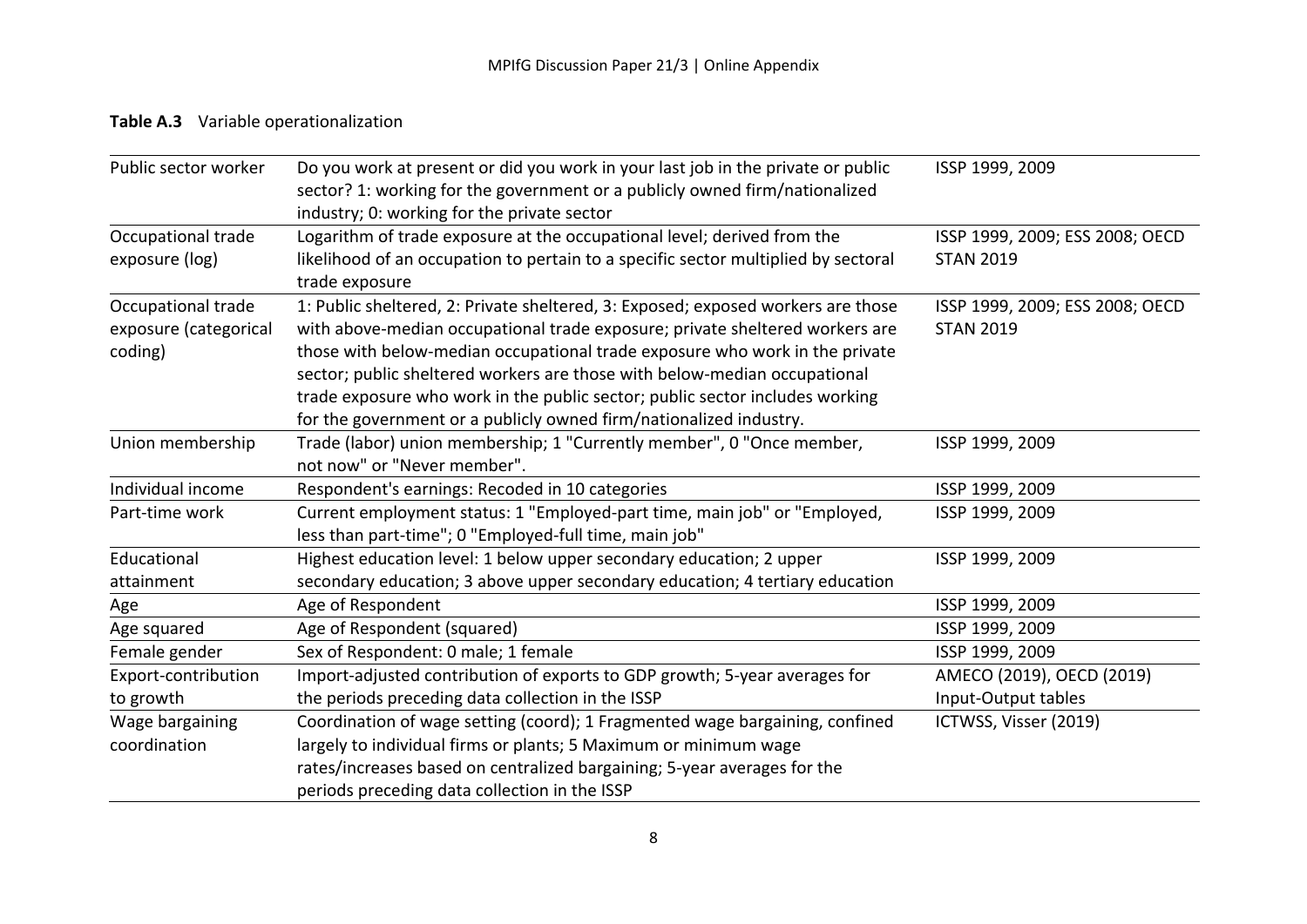| Level of wage<br>bargaining             | Predominant level of wage bargaining (level)                                                                                                                                                                                                                                                                                                  | ICTWSS, Visser (2019)                                |
|-----------------------------------------|-----------------------------------------------------------------------------------------------------------------------------------------------------------------------------------------------------------------------------------------------------------------------------------------------------------------------------------------------|------------------------------------------------------|
| Union centralization                    | Centralization of wage bargaining (cent)                                                                                                                                                                                                                                                                                                      | ICTWSS, Visser (2019)                                |
| Real average wage<br>levels             | Average annual wages per full-time equivalent dependent employee; 5-year<br>averages for the periods preceding data collection in the ISSP                                                                                                                                                                                                    | OECD (2019) Employment outlook                       |
| Changes in real<br>average wages        | Average annual wages per full-time equivalent dependent employee; change<br>over 5 years preceding data collection in the ISSP: 1998-1994 and 2008-2004                                                                                                                                                                                       | OECD (2019) Employment outlook                       |
| GDP growth                              | Growth of real GDP, percent change from previous year; 5-year averages for<br>the periods preceding data collection in the ISSP                                                                                                                                                                                                               | CPDS I, Armingeon et al. (2014)                      |
| Unemployment rate                       | Unemployment rate as a percentage of civilian labor force; 5-year averages for<br>the periods preceding data collection in the ISSP                                                                                                                                                                                                           | CPDS I, Armingeon et al. (2014)                      |
| Inflation                               | Growth of consumer price index (CPI), all items, percent change from previous<br>year; 5-year averages for the periods preceding data collection in the ISSP                                                                                                                                                                                  | CPDS I, Armingeon et al. (2014)                      |
| EMU membership                          | 0 no EMU member; 1 EMU member                                                                                                                                                                                                                                                                                                                 |                                                      |
| Education-specific<br>unemployment rate | Unemployment rates of people according to their education levels: below<br>upper secondary, upper secondary non-tertiary, or tertiary; 5-year averages for<br>the periods preceding data collection in the ISSP                                                                                                                               | OECD (2019) Unemployment rates<br>by education level |
| Disposable income<br>inequality         | Estimate of Gini index of inequality in equivalized (square root scale) household<br>disposable (post-tax, post-transfer) income; 5-year averages for the periods<br>preceding data collection in the ISSP                                                                                                                                    | <b>SWIID, Solt (2016)</b>                            |
| Market income<br>inequality             | Estimate of Gini index of inequality in equivalized (square root scale) household<br>market (pre-tax, pre-transfer) income; 5-year averages for the periods<br>preceding data collection in the ISSP                                                                                                                                          | <b>SWIID, Solt (2016)</b>                            |
| Offshorability index                    | Occupational offshorability indicating the potential of a job to be moved<br>abroad with little or no decline in quality; ordinal measure ranging from 1:<br>highly non-offshorable to 4: highly offshorable; transformed into a binary<br>measure indicating 1 for a potentially offshorable job and 0 otherwise,<br>following Walter (2017) | Blinder (2009); Walter (2017)                        |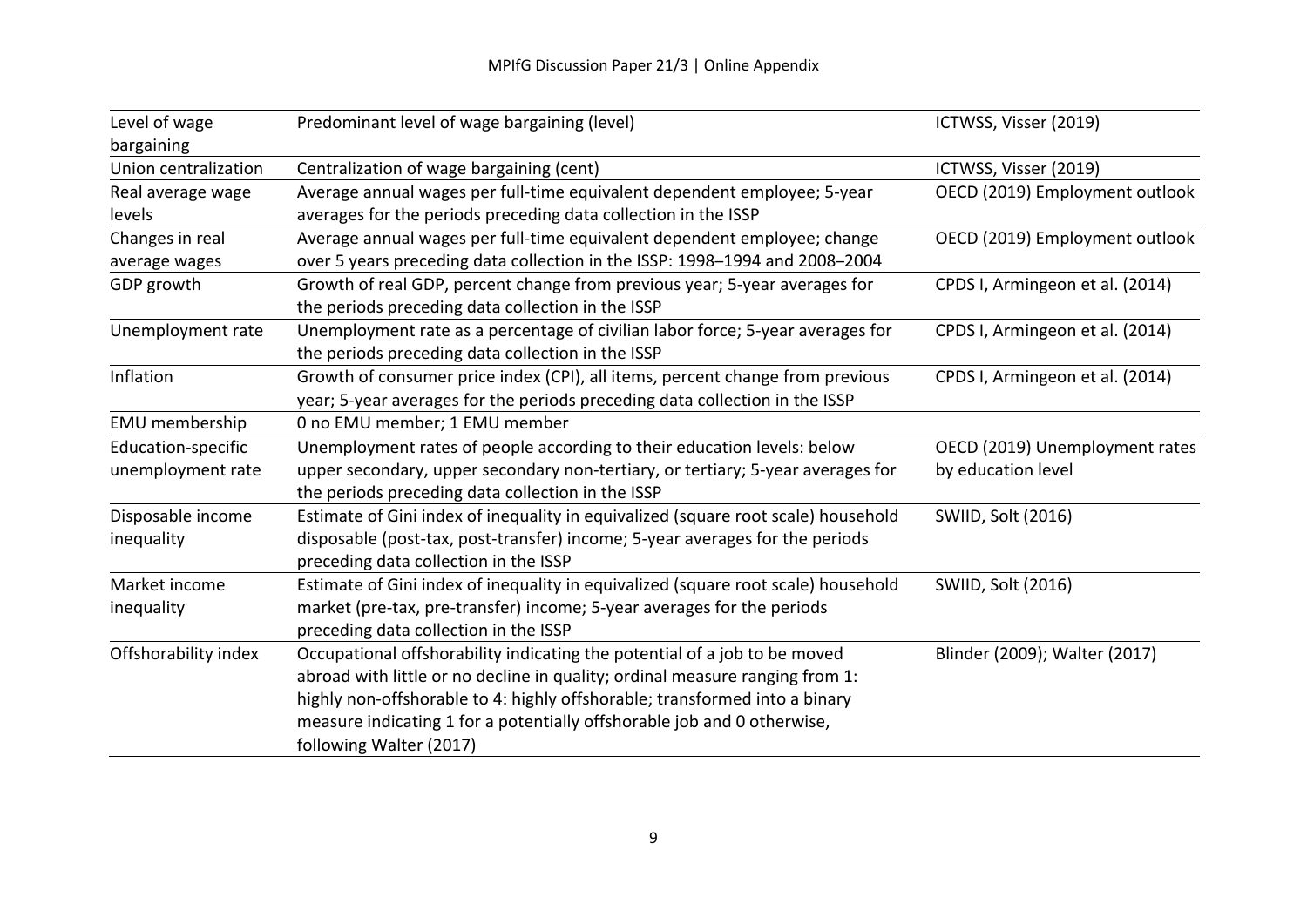|                                          | M1          | M <sub>2</sub>                           |
|------------------------------------------|-------------|------------------------------------------|
|                                          |             | Dependent variable: Wage dissatisfaction |
| Offshorability                           | $-0.199***$ | $-0.207***$                              |
|                                          | (0.039)     | (0.038)                                  |
| Age                                      | $0.067***$  | $0.067***$                               |
|                                          | (0.009)     | (0.009)                                  |
| Age squared                              | $-0.001***$ | $-0.001***$                              |
|                                          | (0.000)     | (0.000)                                  |
| Female                                   | $0.118**$   | $0.139***$                               |
|                                          | (0.037)     | (0.036)                                  |
| Public sector                            | $0.079*$    |                                          |
|                                          | (0.039)     |                                          |
| Union member                             | $0.190***$  | $0.205***$                               |
|                                          | (0.041)     | (0.039)                                  |
| Individual income                        | $-0.249***$ | $-0.246***$                              |
|                                          | (0.010)     | (0.010)                                  |
| Employed part-time                       | $-0.620***$ | $-0.603***$                              |
|                                          | (0.051)     | (0.050)                                  |
| <b>Education: Upper secondary</b>        | $-0.135**$  | $-0.119*$                                |
| (Reference group: Below upper sec.)      | (0.050)     | (0.049)                                  |
| Above upper secondary                    | $-0.035$    | $-0.024$                                 |
|                                          | (0.055)     | (0.053)                                  |
| Tertiary                                 | $-0.045$    | $-0.030$                                 |
|                                          | (0.051)     | (0.050)                                  |
| Year=2009                                | 0.217       | 0.213                                    |
| (Reference: 1999)                        | (0.133)     | (0.129)                                  |
| Random intercept variance (country)      | 0.072       | 0.077                                    |
|                                          | (0.058)     | (0.058)                                  |
| Random intercept variance (country-year) | $0.111*$    | $0.104*$                                 |
|                                          | (0.049)     | (0.046)                                  |
| Constant                                 | 0.257       | 0.233                                    |
|                                          | (0.222)     | (0.218)                                  |
| N                                        | 16,526      | 17,031                                   |
| N countries                              | 19          | 19                                       |
| N country-years                          | 31          | 31                                       |

**Table A.4** Multilevel logistic random intercept regressions: Determinants of wage dissatisfaction using Blinder's (2009) offshorability index; maximum likelihood estimates

Standard errors in parentheses; \*\*\* p<0.001, \*\* p<0.01, \* p<0.05.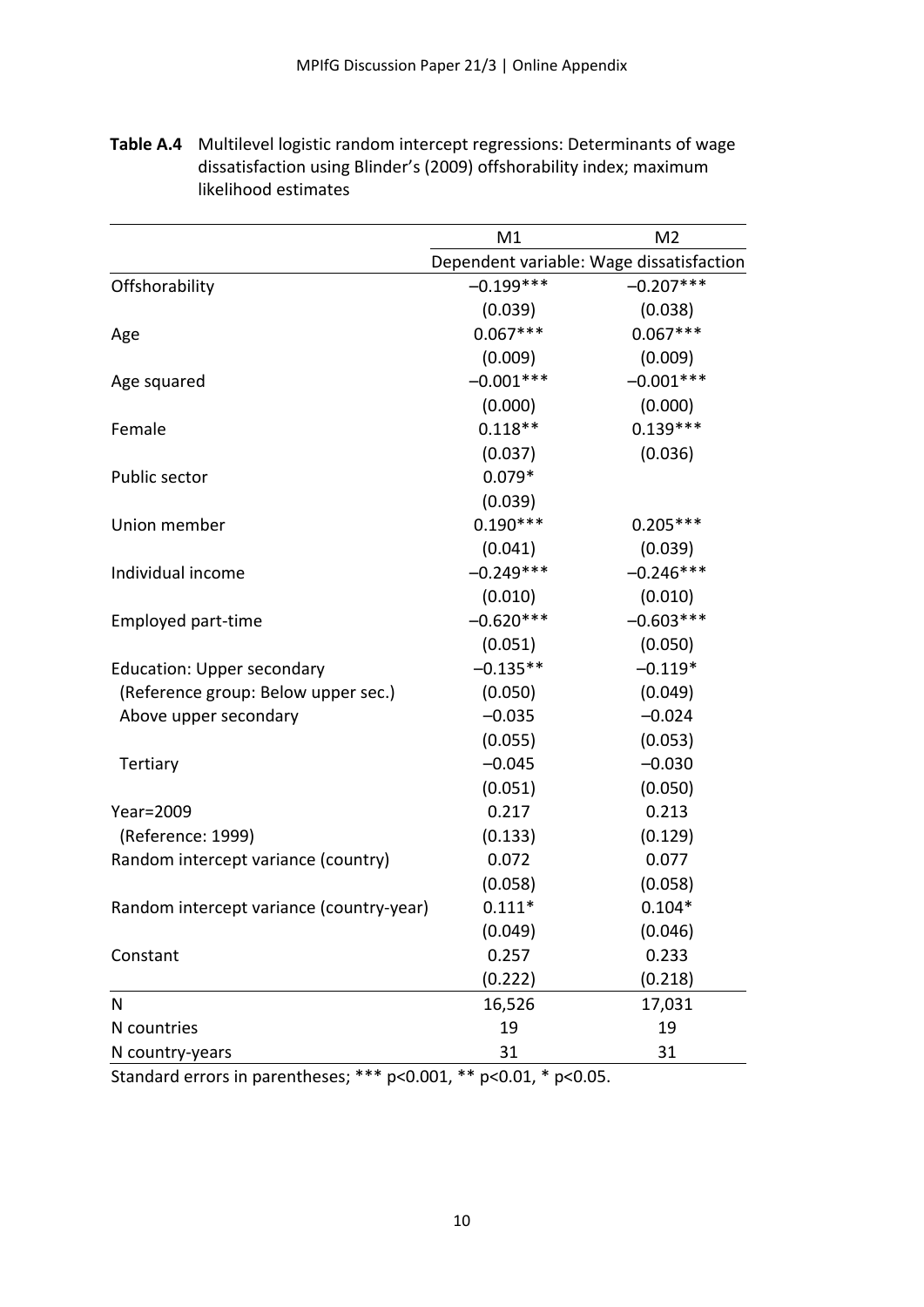## **Table A.5** Multilevel logistic random intercept regressions: Determinants of wage dissatisfaction; effects of macro-level covariates; maximum likelihood estimates

|                                         | M1          | M <sub>2</sub> | M <sub>3</sub> | M4                                       | M <sub>5</sub> | M <sub>6</sub> | M7          | M <sub>8</sub> | M <sub>9</sub> |
|-----------------------------------------|-------------|----------------|----------------|------------------------------------------|----------------|----------------|-------------|----------------|----------------|
|                                         |             |                |                | Dependent variable: Wage dissatisfaction |                |                |             |                |                |
| Age                                     | $0.063***$  | $0.063***$     | $0.064***$     | $0.063***$                               | $0.064***$     | $0.063***$     | $0.065***$  | $0.064***$     | $0.064***$     |
|                                         | (0.010)     | (0.010)        | (0.010)        | (0.010)                                  | (0.010)        | (0.010)        | (0.011)     | (0.010)        | (0.010)        |
| Age squared                             | $-0.001***$ | $-0.001***$    | $-0.001***$    | $-0.001***$                              | $-0.001***$    | $-0.001***$    | $-0.001***$ | $-0.001***$    | $-0.001***$    |
|                                         | (0.000)     | (0.000)        | (0.000)        | (0.000)                                  | (0.000)        | (0.000)        | (0.000)     | (0.000)        | (0.000)        |
| Female                                  | $0.103**$   | $0.102**$      | $0.102**$      | $0.102**$                                | $0.101**$      | $0.102**$      | $0.093*$    | $0.102**$      | $0.101**$      |
|                                         | (0.039)     | (0.039)        | (0.039)        | (0.039)                                  | (0.039)        | (0.039)        | (0.042)     | (0.039)        | (0.039)        |
| Occupational exposure: Public sheltered | $0.291***$  | $0.292***$     | $0.292***$     | $0.291***$                               | $0.291***$     | $0.292***$     | $0.277***$  | $0.292***$     | $0.292***$     |
| (Reference group: Exposed)              | (0.047)     | (0.047)        | (0.047)        | (0.047)                                  | (0.047)        | (0.047)        | (0.051)     | (0.047)        | (0.047)        |
| Private sheltered                       | $0.104*$    | $0.100*$       | $0.100*$       | $0.101*$                                 | $0.100*$       | $0.100*$       | 0.075       | $0.099*$       | $0.100*$       |
|                                         | (0.045)     | (0.045)        | (0.045)        | (0.045)                                  | (0.045)        | (0.045)        | (0.048)     | (0.045)        | (0.045)        |
| Union member                            | $0.198***$  | $0.197***$     | $0.197***$     | $0.196***$                               | $0.193***$     | $0.199***$     | $0.151**$   | $0.196***$     | $0.198***$     |
|                                         | (0.042)     | (0.043)        | (0.043)        | (0.042)                                  | (0.043)        | (0.042)        | (0.046)     | (0.043)        | (0.042)        |
| Individual income                       | $-0.247***$ | $-0.249***$    | $-0.249***$    | $-0.249***$                              | $-0.249***$    | $-0.249***$    | $-0.245***$ | $-0.249***$    | $-0.249***$    |
|                                         | (0.010)     | (0.010)        | (0.010)        | (0.010)                                  | (0.010)        | (0.010)        | (0.011)     | (0.010)        | (0.010)        |
| Employed part-time                      | $-0.614***$ | $-0.617***$    | $-0.618***$    | $-0.617***$                              | $-0.618***$    | $-0.616***$    | $-0.582***$ | $-0.618***$    | $-0.618***$    |
|                                         | (0.053)     | (0.053)        | (0.053)        | (0.053)                                  | (0.053)        | (0.053)        | (0.057)     | (0.053)        | (0.053)        |
| <b>Education: Upper secondary</b>       | $-0.192***$ | $-0.191***$    | $-0.190***$    | $-0.189***$                              | $-0.188***$    | $-0.189***$    | $-0.079$    | $-0.191***$    | $-0.188***$    |
| (Reference group: Below upper sec.)     | (0.053)     | (0.053)        | (0.053)        | (0.053)                                  | (0.053)        | (0.053)        | (0.081)     | (0.053)        | (0.053)        |
| Above upper secondary                   | $-0.069$    | $-0.071$       | $-0.067$       | $-0.069$                                 | $-0.068$       | $-0.068$       | 0.040       | $-0.070$       | $-0.067$       |
|                                         | (0.057)     | (0.057)        | (0.057)        | (0.057)                                  | (0.057)        | (0.057)        | (0.085)     | (0.057)        | (0.057)        |
| Tertiary                                | $-0.095$    | $-0.093$       | $-0.092$       | $-0.091$                                 | $-0.091$       | $-0.090$       | 0.066       | $-0.093$       | $-0.089$       |
|                                         | (0.054)     | (0.054)        | (0.054)        | (0.054)                                  | (0.054)        | (0.054)        | (0.103)     | (0.054)        | (0.054)        |
| Year=2009                               | 0.433       | $0.342*$       | $0.493**$      | 0.153                                    | $0.266*$       | $0.306*$       | 0.210       | 0.254          | 0.232          |
| (Reference: 1999)                       | (0.224)     | (0.135)        | (0.162)        | (0.158)                                  | (0.126)        | (0.130)        | (0.160)     | (0.148)        | (0.165)        |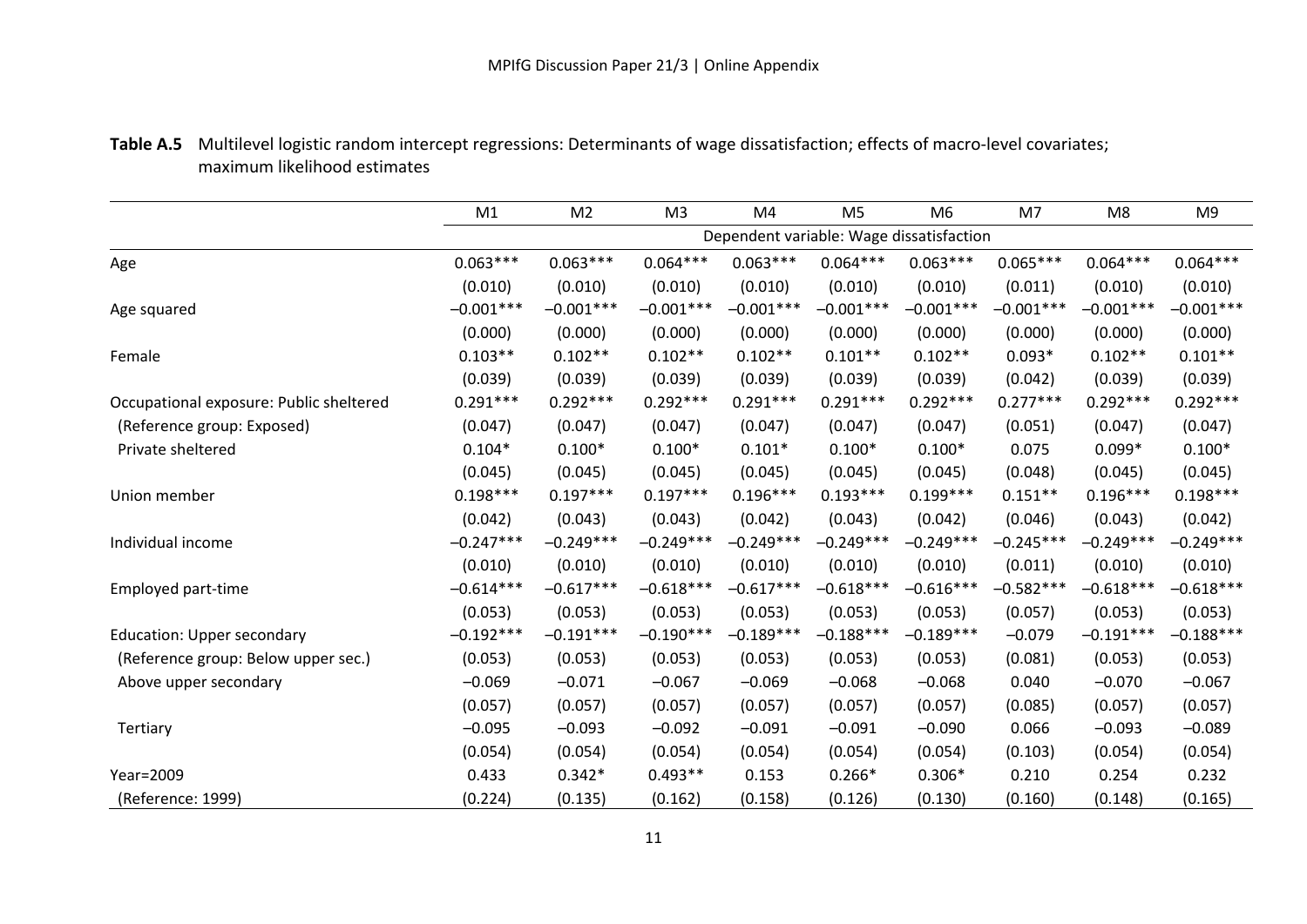| Export-led growth (mean)                     | $-1.073***$ | $-1.334***$ | $-1.589***$ | $-1.228***$ | $-1.441***$ | $-1.470***$ | $-1.201**$ | $-1.341***$ | $-1.187***$ |
|----------------------------------------------|-------------|-------------|-------------|-------------|-------------|-------------|------------|-------------|-------------|
|                                              | (0.309)     | (0.362)     | (0.384)     | (0.337)     | (0.370)     | (0.359)     | (0.400)    | (0.407)     | (0.353)     |
| Export-led growth (delta)                    | 0.123       | $-0.155$    | 0.069       | 0.033       | $-0.488$    | $-0.219$    | $-0.034$   | $-0.295$    | $-0.426$    |
|                                              | (0.685)     | (0.628)     | (0.588)     | (0.617)     | (0.649)     | (0.640)     | (0.694)    | (0.673)     | (0.675)     |
| Real average wage levels (mean)              | $-0.000**$  |             |             |             |             |             |            |             |             |
|                                              | (0.000)     |             |             |             |             |             |            |             |             |
| Real average wage levels (delta)             | $-0.000$    |             |             |             |             |             |            |             |             |
|                                              | (0.000)     |             |             |             |             |             |            |             |             |
| Changes in real average wages (mean)         |             | 0.312       |             |             |             |             |            |             |             |
|                                              |             | (1.960)     |             |             |             |             |            |             |             |
| Changes in real average wages (delta)        |             | 2.588       |             |             |             |             |            |             |             |
|                                              |             | (2.592)     |             |             |             |             |            |             |             |
| GDP growth (mean)                            |             |             | $-0.068$    |             |             |             |            |             |             |
|                                              |             |             | (0.074)     |             |             |             |            |             |             |
| GDP growth (delta)                           |             |             | 0.243       |             |             |             |            |             |             |
|                                              |             |             | (0.139)     |             |             |             |            |             |             |
| Unemployment rate (mean)                     |             |             |             | 0.027       |             |             |            |             |             |
|                                              |             |             |             | (0.022)     |             |             |            |             |             |
| Unemployment rate (delta)                    |             |             |             | $-0.071$    |             |             |            |             |             |
|                                              |             |             |             | (0.045)     |             |             |            |             |             |
| Inflation (mean)                             |             |             |             |             | $-0.041$    |             |            |             |             |
|                                              |             |             |             |             | (0.078)     |             |            |             |             |
| Inflation (delta)                            |             |             |             |             | 0.158       |             |            |             |             |
|                                              |             |             |             |             | (0.131)     |             |            |             |             |
| EMU membership                               |             |             |             |             |             | 0.170       |            |             |             |
|                                              |             |             |             |             |             | (0.132)     |            |             |             |
| Education-specific unemployment rate (mean)  |             |             |             |             |             |             | 0.026      |             |             |
|                                              |             |             |             |             |             |             | (0.016)    |             |             |
| Education-specific unemployment rate (delta) |             |             |             |             |             |             | $-0.032$   |             |             |
|                                              |             |             |             |             |             |             | (0.029)    |             |             |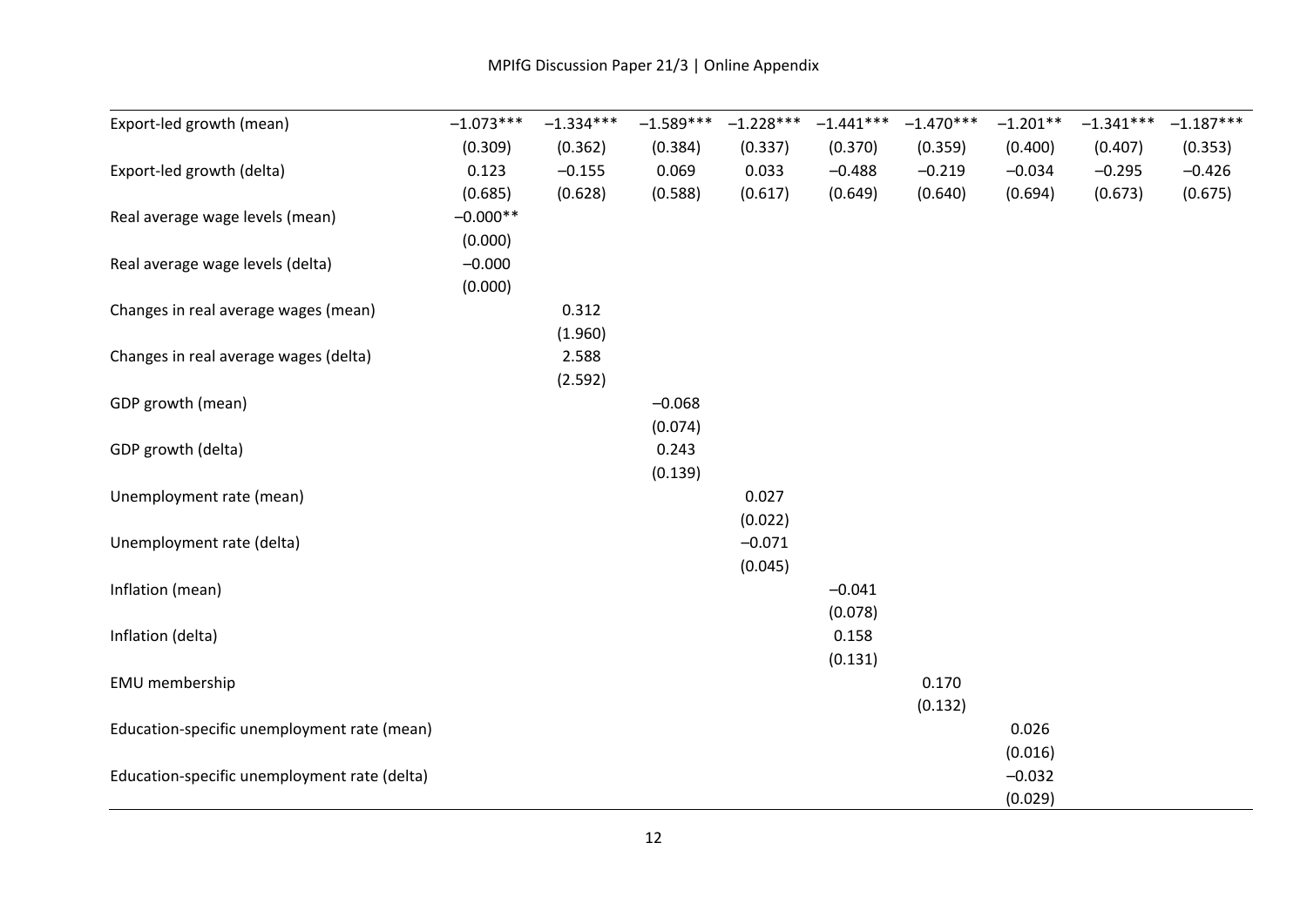| Disposable income inequality (mean)      |            |          |           |          |           |           |          | 0.058    |            |
|------------------------------------------|------------|----------|-----------|----------|-----------|-----------|----------|----------|------------|
|                                          |            |          |           |          |           |           |          | (0.094)  |            |
| Disposable income inequality (delta)     |            |          |           |          |           |           |          | 0.003    |            |
|                                          |            |          |           |          |           |           |          | (0.018)  |            |
| Market income inequality (mean)          |            |          |           |          |           |           |          |          | 0.077      |
|                                          |            |          |           |          |           |           |          |          | (0.079)    |
| Market income inequality (delta)         |            |          |           |          |           |           |          |          | 0.025      |
|                                          |            |          |           |          |           |           |          |          | (0.016)    |
| Constant                                 | $1.613***$ | $0.736*$ | $0.950**$ | 0.613    | $0.917**$ | $0.751**$ | 0.454    | 0.702    | $-0.459$   |
|                                          | (0.391)    | (0.301)  | (0.344)   | (0.315)  | (0.342)   | (0.263)   | (0.313)  | (0.670)  | (0.845)    |
| Random intercept variance (country)      | 0.000      | 0.012    | 0.027     | 0.007    | 0.020     | 0.003     | 0.004    | 0.008    | 0.000      |
|                                          | (0.000)    | (0.032)  | (0.034)   | (0.028)  | (0.034)   | (0.030)   | (0.036)  | (0.032)  | (0.000)    |
| Random intercept variance (country-year) | $0.079***$ | $0.097*$ | $0.076*$  | $0.089*$ | $0.087*$  | $0.104*$  | $0.112*$ | $0.103*$ | $0.103***$ |
|                                          | (0.023)    | (0.040)  | (0.034)   | (0.037)  | (0.038)   | (0.041)   | (0.049)  | (0.042)  | (0.029)    |
| N                                        | 14,945     | 14,945   | 14,945    | 14,945   | 14,945    | 14,945    | 12,615   | 14,945   | 14,945     |
| N countries                              | 19         | 19       | 19        | 19       | 19        | 19        | 16       | 19       | 19         |
| N country-years                          | 31         | 31       | 31        | 31       | 31        | 31        | 26       | 31       | 31         |

Standard errors in parentheses; \*\*\* p<0.001, \*\* p<0.01, \* p<0.05.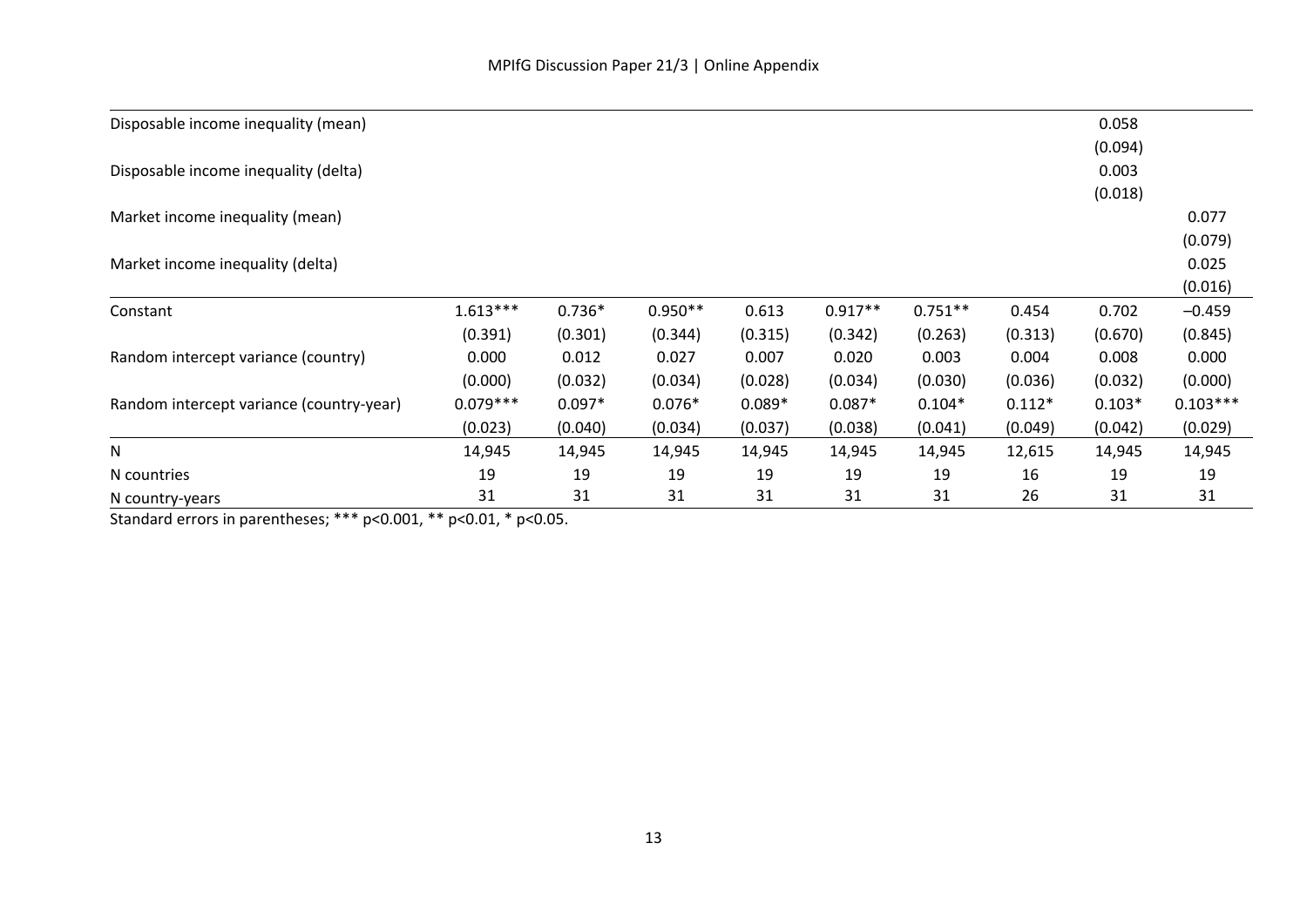|                                         | M1          | M <sub>2</sub> | M <sub>3</sub> | M4                                       | M <sub>5</sub> | M <sub>6</sub> | M7          | M <sub>8</sub> |
|-----------------------------------------|-------------|----------------|----------------|------------------------------------------|----------------|----------------|-------------|----------------|
|                                         |             |                |                | Dependent variable: Wage dissatisfaction |                |                |             |                |
| Occupational exposure: Public sheltered | $0.292***$  | $0.293***$     | 0.211          | $0.291***$                               | $0.279***$     | $0.282***$     | 0.105       | $0.279***$     |
| (Reference group: Exposed)              | (0.047)     | (0.047)        | (0.136)        | (0.047)                                  | (0.048)        | (0.048)        | (0.091)     | (0.048)        |
| Private sheltered                       | $0.101*$    | $0.100*$       | 0.069          | $0.101*$                                 | $0.093*$       | $0.092*$       | 0.095       | $0.095*$       |
|                                         | (0.045)     | (0.045)        | (0.116)        | (0.045)                                  | (0.045)        | (0.045)        | (0.084)     | (0.045)        |
| Union member                            | $0.198***$  | 0.077          | $0.199***$     | $0.197***$                               | $0.193***$     | 0.065          | $0.196***$  | $0.189***$     |
|                                         | (0.043)     | (0.118)        | (0.043)        | (0.043)                                  | (0.043)        | (0.081)        | (0.043)     | (0.043)        |
| Age                                     | $0.064***$  | $0.064***$     | $0.064***$     | $0.064***$                               | $0.057***$     | $0.057***$     | $0.058***$  | $0.057***$     |
|                                         | (0.010)     | (0.010)        | (0.010)        | (0.010)                                  | (0.010)        | (0.010)        | (0.010)     | (0.010)        |
| Age squared                             | $-0.001***$ | $-0.001***$    | $-0.001***$    | $-0.001***$                              | $-0.001***$    | $-0.001***$    | $-0.001***$ | $-0.001***$    |
|                                         | (0.000)     | (0.000)        | (0.000)        | (0.000)                                  | (0.000)        | (0.000)        | (0.000)     | (0.000)        |
| Female                                  | $0.102**$   | $0.101**$      | $0.102**$      | $0.102**$                                | $0.085*$       | $0.085*$       | $0.084*$    | $0.086*$       |
|                                         | (0.039)     | (0.039)        | (0.039)        | (0.039)                                  | (0.039)        | (0.039)        | (0.039)     | (0.039)        |
| Individual income                       | $-0.250***$ | $-0.249***$    | $-0.249***$    | $-0.249***$                              | $-0.249***$    | $-0.248***$    | $-0.248***$ | $-0.248***$    |
|                                         | (0.010)     | (0.010)        | (0.010)        | (0.010)                                  | (0.010)        | (0.010)        | (0.010)     | (0.010)        |
| Employed part-time                      | $-0.620***$ | $-0.619***$    | $-0.619***$    | $-0.618***$                              | $-0.613***$    | $-0.610***$    | $-0.609***$ | $-0.611***$    |
|                                         | (0.053)     | (0.053)        | (0.053)        | (0.053)                                  | (0.054)        | (0.054)        | (0.054)     | (0.054)        |
| Education: Upper secondary              | $-0.183***$ | $-0.183***$    | $-0.184***$    | $-0.184***$                              | $-0.186***$    | $-0.184***$    | $-0.188***$ | $-0.187***$    |
| (Reference group: Below upper sec.)     | (0.053)     | (0.053)        | (0.053)        | (0.053)                                  | (0.053)        | (0.053)        | (0.053)     | (0.053)        |
| Above upper secondary                   | $-0.060$    | $-0.059$       | $-0.061$       | $-0.060$                                 | $-0.062$       | $-0.061$       | $-0.067$    | $-0.063$       |
|                                         | (0.057)     | (0.057)        | (0.057)        | (0.057)                                  | (0.058)        | (0.058)        | (0.058)     | (0.058)        |
| Tertiary                                | $-0.083$    | $-0.083$       | $-0.084$       | $-0.085$                                 | $-0.086$       | $-0.085$       | $-0.087$    | $-0.089$       |
|                                         | (0.054)     | (0.054)        | (0.054)        | (0.054)                                  | (0.055)        | (0.055)        | (0.055)     | (0.055)        |
| Year=2009                               | 0.234       | 0.232          | 0.235          | $0.329*$                                 | 0.266          | 0.269          | 0.270       | $0.324*$       |
| (Reference: 1999)                       | (0.157)     | (0.157)        | (0.157)        | (0.158)                                  | (0.159)        | (0.158)        | (0.158)     | (0.152)        |
| Level of wage bargaining (mean)         | $-0.067$    | $-0.083$       | $-0.077$       | $-0.329$                                 |                |                |             |                |
|                                         | (0.079)     | (0.081)        | (0.081)        | (0.170)                                  |                |                |             |                |
| Level of wage bargaining (delta)        | 0.042       | 0.038          | 0.042          | 0.173                                    |                |                |             |                |
|                                         | (0.391)     | (0.390)        | (0.390)        | (0.367)                                  |                |                |             |                |

**Table A.6** Multilevel logistic random intercept regressions: Determinants of wage dissatisfaction; effects of wage bargaining centralization and union centralization; maximum likelihood estimates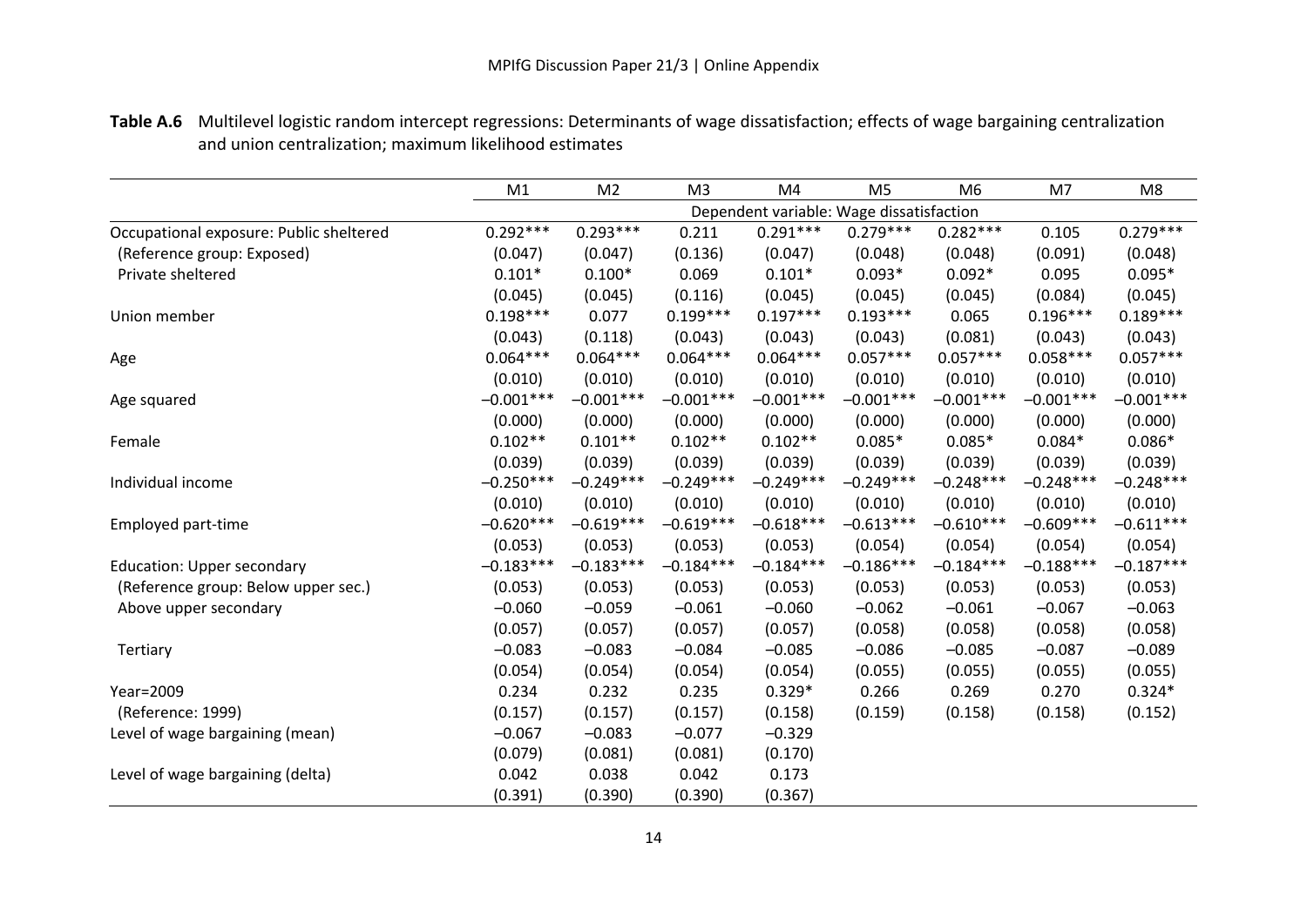| Union member * Level of wage bargaining (mean)                            |          | 0.045<br>(0.041) |                  |                      |                     |                     |                     |                       |
|---------------------------------------------------------------------------|----------|------------------|------------------|----------------------|---------------------|---------------------|---------------------|-----------------------|
| Public sheltered * Level of wage bargaining (mean)                        |          |                  | 0.030<br>(0.047) |                      |                     |                     |                     |                       |
| Private sheltered * Level of wage bargaining (mean)                       |          |                  | 0.012<br>(0.043) |                      |                     |                     |                     |                       |
| Changes in real average wages (mean)                                      |          |                  |                  | $-14.319$<br>(9.824) |                     |                     |                     | $-16.122*$<br>(8.192) |
| Changes in real average wages (delta)                                     |          |                  |                  | 3.330<br>(2.954)     |                     |                     |                     | 2.961<br>(3.553)      |
| Level of wage bargaining (mean) * Changes in real<br>average wages (mean) |          |                  |                  | 5.097<br>(3.028)     |                     |                     |                     |                       |
| Union centralization (mean)                                               |          |                  |                  |                      | $-0.405$<br>(0.264) | $-0.511$<br>(0.268) | $-0.488$<br>(0.270) | $-1.844**$<br>(0.645) |
| Union centralization (delta)                                              |          |                  |                  |                      | $-2.839$<br>(3.327) | $-2.941$<br>(3.307) | $-2.906$<br>(3.298) | $-3.233$<br>(2.985)   |
| Union member * Union centralization (mean)                                |          |                  |                  |                      |                     | 0.262<br>(0.141)    |                     |                       |
| Public sheltered * Union centralization (mean)                            |          |                  |                  |                      |                     |                     | $0.350*$<br>(0.156) |                       |
| Private sheltered * Union centralization (mean)                           |          |                  |                  |                      |                     |                     | $-0.017$<br>(0.160) |                       |
| Union centralization (mean) * Changes in real<br>average wages (mean)     |          |                  |                  |                      |                     |                     |                     | 27.129*<br>(11.760)   |
| Constant                                                                  | 0.378    | 0.413            | 0.402            | 1.065                | $0.536*$            | $0.575*$            | $0.565*$            | $1.310**$             |
|                                                                           | (0.308)  | (0.310)          | (0.311)          | (0.579)              | (0.268)             | (0.268)             | (0.269)             | (0.472)               |
| Random intercept variance (country)                                       | 0.031    | 0.032            | 0.031            | 0.038                | 0.005               | 0.005               | 0.006               | 0.000                 |
|                                                                           | (0.057)  | (0.057)          | (0.057)          | (0.045)              | (0.059)             | (0.059)             | (0.059)             | (0.000)               |
| Random intercept variance (country-year)                                  | $0.136*$ | $0.135*$         | $0.135*$         | $0.107*$             | $0.152*$            | $0.151*$            | $0.149*$            | $0.124***$            |
|                                                                           | (0.061)  | (0.061)          | (0.061)          | (0.046)              | (0.071)             | (0.070)             | (0.070)             | (0.035)               |
| N                                                                         | 14,945   | 14,945           | 14,945           | 14,945               | 14,463              | 14,463              | 14,463              | 14,463                |
| N countries                                                               | 19       | 19               | 19               | 19                   | 18                  | 18                  | 18                  | 18                    |
| N country-years                                                           | 31       | 31               | 31               | 31                   | 30                  | 30                  | 30                  | 30                    |

Standard errors in parentheses; M5-M8 exclude Iceland due to missing data; \*\*\* p<0.001, \*\* p<0.01, \* p<0.05.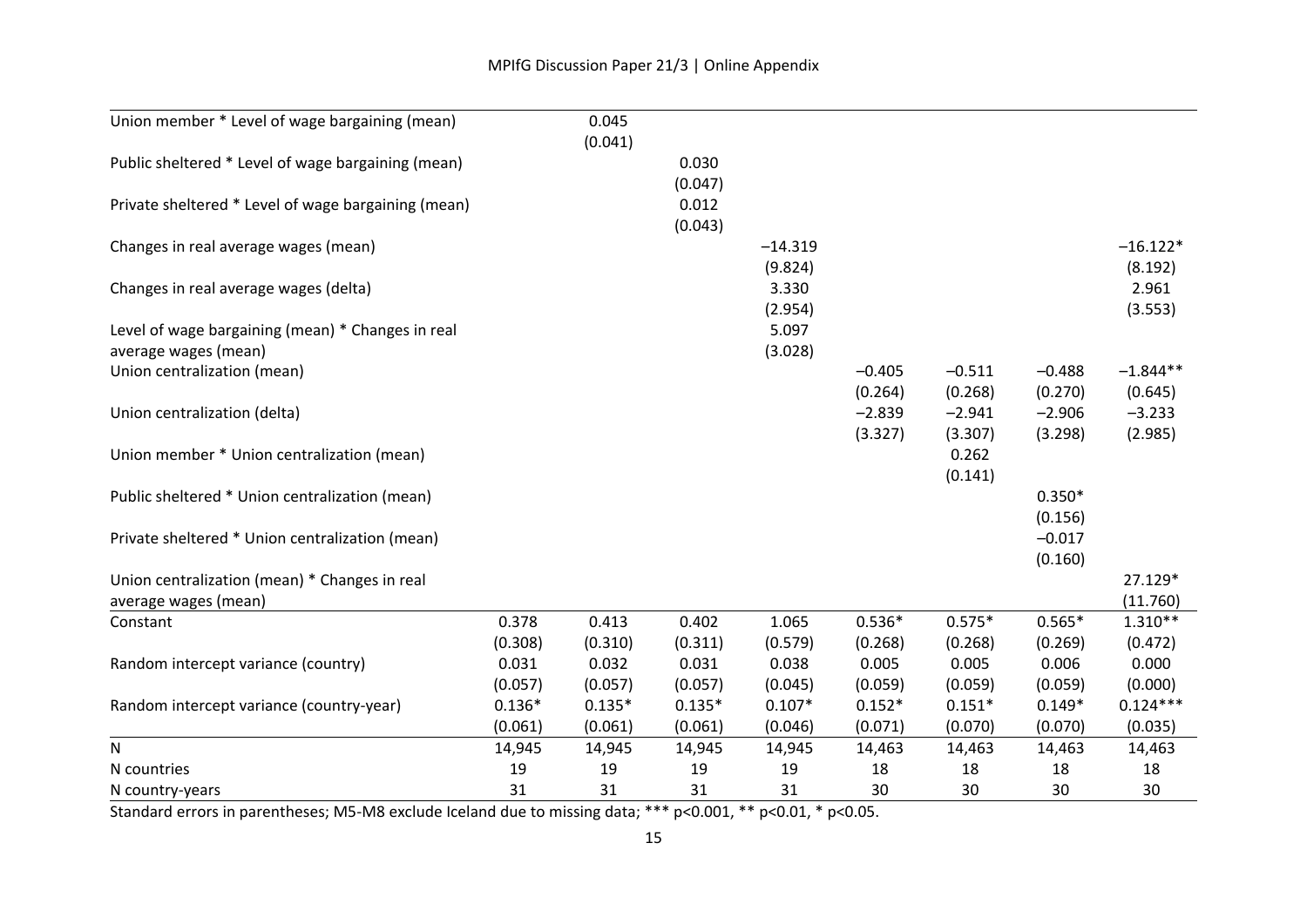**Table A.7** Multilevel logistic random intercept regressions: Determinants of wage dissatisfaction; effects of wage bargaining structures and export-led growth; maximum likelihood estimates

|                                         | M <sub>2</sub><br>M <sub>3</sub><br>M1<br>M4 |                  |             |                  |  |  |
|-----------------------------------------|----------------------------------------------|------------------|-------------|------------------|--|--|
|                                         | Dependent variable: Wage dissatisfaction     |                  |             |                  |  |  |
| Occupational exposure: Public sheltered | $0.292***$                                   | $0.292***$       | $0.279***$  | $0.292***$       |  |  |
| (Reference group: Exposed)              | (0.047)                                      | (0.047)          | (0.048)     | (0.047)          |  |  |
| Private sheltered                       | $0.101*$                                     | $0.101*$         | $0.092*$    | $0.102*$         |  |  |
|                                         | (0.045)                                      | (0.045)          | (0.045)     | (0.045)          |  |  |
| Union member                            | $0.190***$                                   | $0.194***$       | $0.190***$  | $0.190***$       |  |  |
|                                         | (0.043)                                      | (0.043)          | (0.043)     | (0.043)          |  |  |
| Age                                     | $0.064***$                                   | $0.064***$       | $0.057***$  | $0.063***$       |  |  |
|                                         | (0.010)                                      | (0.010)          | (0.010)     | (0.010)          |  |  |
| Age squared                             | $-0.001***$                                  | $-0.001***$      | $-0.001***$ | $-0.001***$      |  |  |
|                                         | (0.000)                                      | (0.000)          | (0.000)     | (0.000)          |  |  |
| Female                                  | $0.101**$                                    | $0.102**$        | $0.085*$    | $0.101**$        |  |  |
|                                         | (0.039)                                      | (0.039)          | (0.039)     | (0.039)          |  |  |
| Individual income                       | $-0.249***$                                  | $-0.249***$      | $-0.248***$ | $-0.249***$      |  |  |
|                                         | (0.010)                                      | (0.010)          | (0.010)     | (0.010)          |  |  |
| Employed part-time                      | $-0.616***$                                  | $-0.617***$      | $-0.609***$ | $-0.616***$      |  |  |
|                                         | (0.053)                                      | (0.053)          | (0.054)     | (0.053)          |  |  |
| <b>Education: Upper secondary</b>       | $-0.192***$                                  | $-0.191***$      | $-0.193***$ | $-0.191***$      |  |  |
| (Reference group: Below upper sec.)     | (0.053)                                      | (0.053)          | (0.053)     | (0.053)          |  |  |
| Above upper secondary                   | $-0.070$                                     | $-0.070$         | $-0.071$    | $-0.068$         |  |  |
|                                         | (0.057)                                      | (0.057)          | (0.058)     | (0.057)          |  |  |
| Tertiary                                | $-0.093$                                     | $-0.093$         | $-0.095$    | $-0.092$         |  |  |
|                                         | (0.054)                                      | (0.054)          | (0.055)     | (0.054)          |  |  |
| Year=2009                               | 0.235                                        | $0.310*$         | $0.316*$    | 0.226            |  |  |
| (Reference: 1999)                       | (0.126)                                      | (0.139)          | (0.140)     | (0.127)          |  |  |
| Export-led growth (mean)                | $-1.673***$                                  | $-1.478***$      | $-1.288**$  | $-0.969$         |  |  |
|                                         | (0.431)                                      | (0.393)          | (0.409)     | (1.148)          |  |  |
| Export-led growth (delta)               | $-0.003$                                     | $-0.178$         | $-0.176$    | 0.107            |  |  |
|                                         | (0.624)                                      | (0.676)          | (0.672)     | (0.647)          |  |  |
| Wage bargaining coordination (mean)     | 0.346                                        |                  |             | 0.699            |  |  |
|                                         | (0.271)<br>1.127                             |                  |             | (0.601)<br>1.243 |  |  |
| Wage bargaining coordination (delta)    | (0.788)                                      |                  |             |                  |  |  |
|                                         |                                              | 0.054            |             | (0.805)          |  |  |
| Level of wage bargaining (mean)         |                                              |                  |             |                  |  |  |
| Level of wage bargaining (delta)        |                                              | (0.070)<br>0.068 |             |                  |  |  |
|                                         |                                              |                  |             |                  |  |  |
| Union centralization (mean)             |                                              | (0.362)          | $-0.047$    |                  |  |  |
|                                         |                                              |                  | (0.256)     |                  |  |  |
| Union centralization (delta)            |                                              |                  | $-1.494$    |                  |  |  |
|                                         |                                              |                  | (2.854)     |                  |  |  |
| Export-led growth (mean) * Wage         |                                              |                  |             | $-1.062$         |  |  |
| bargaining coordination (mean)          |                                              |                  |             | (1.610)          |  |  |
|                                         |                                              |                  |             |                  |  |  |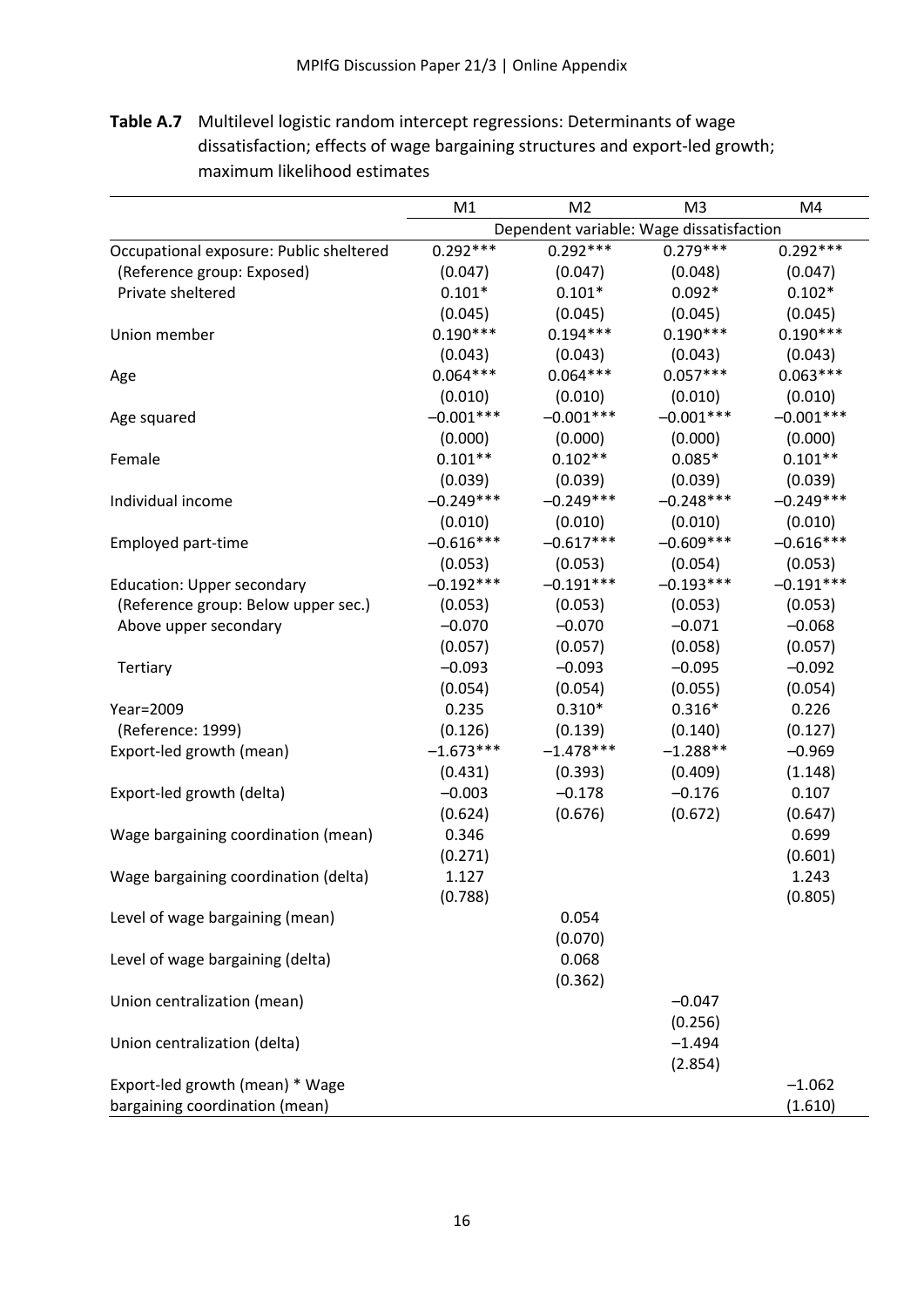| Constant                                 | $0.798**$ | $0.685*$ | $0.898**$ | 0.583    |
|------------------------------------------|-----------|----------|-----------|----------|
|                                          | (0.265)   | (0.287)  | (0.278)   | (0.418)  |
| Random intercept variance (country)      | 0.017     | 0.004    | 0.005     | 0.015    |
|                                          | (0.028)   | (0.031)  | (0.034)   | (0.028)  |
| Random intercept variance (country-year) | $0.085*$  | $0.106*$ | $0.109*$  | $0.085*$ |
|                                          | (0.034)   | (0.042)  | (0.045)   | (0.034)  |
| N                                        | 14,945    | 14,945   | 14,463    | 14,945   |
| N countries                              | 19        | 19       | 18        | 19       |
| N country-years                          | 31        | 31       | 30        | 31       |
|                                          |           |          |           |          |

Standard errors in parentheses; M3 excludes Iceland due to missing data; \*\*\* p<0.001, \*\* p<0.01, \* p<0.05.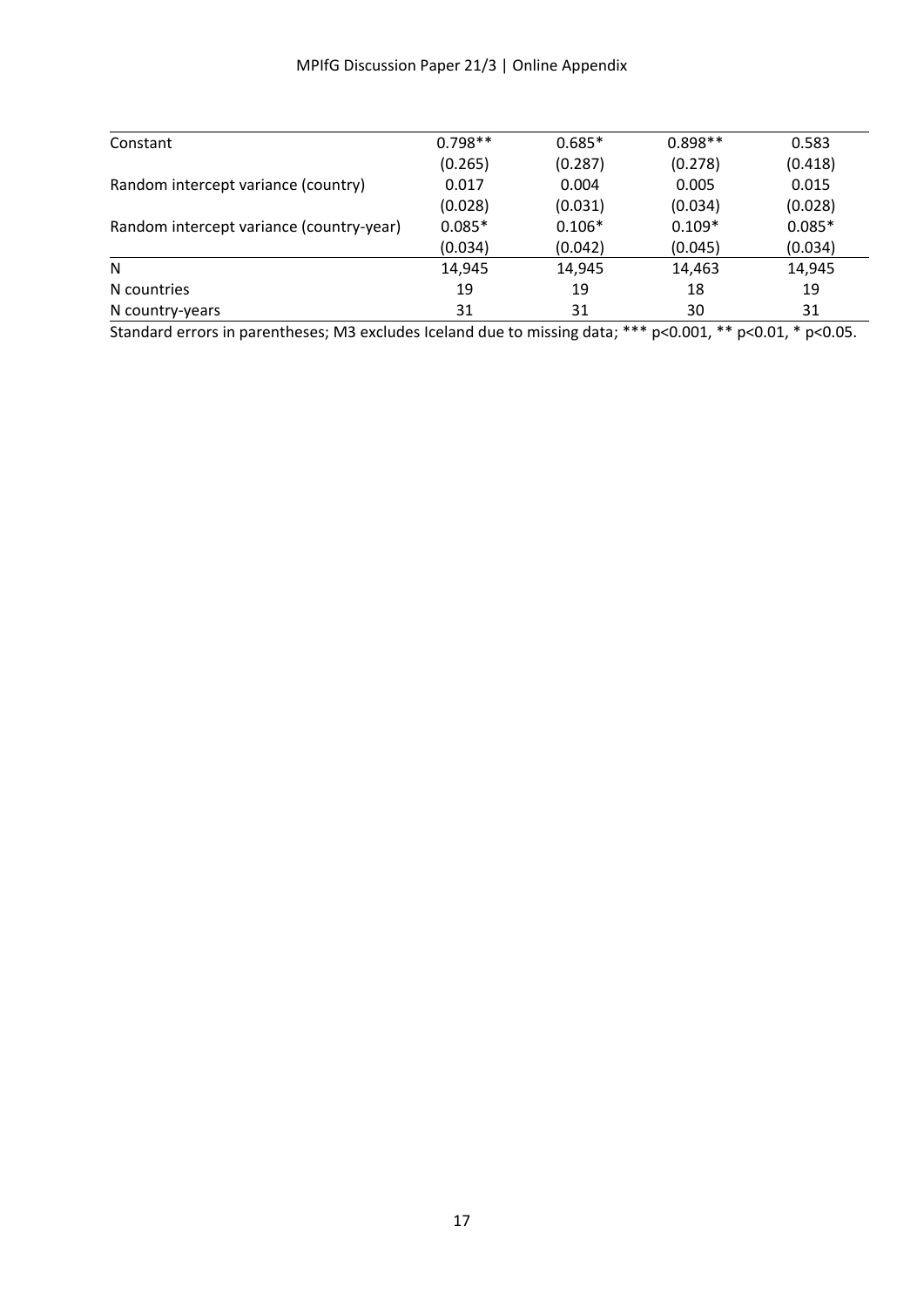|                                         | M1<br>M <sub>2</sub><br>M <sub>3</sub>   |             |             |  |  |
|-----------------------------------------|------------------------------------------|-------------|-------------|--|--|
|                                         | Dependent variable: Wage dissatisfaction |             |             |  |  |
| Age                                     | $0.067***$                               | $0.066***$  | $0.066***$  |  |  |
|                                         | (0.009)                                  | (0.009)     | (0.009)     |  |  |
| Age squared                             | $-0.001***$                              | $-0.001***$ | $-0.001***$ |  |  |
|                                         | (0.000)                                  | (0.000)     | (0.000)     |  |  |
| Female                                  | 0.053                                    | $0.071*$    | $0.071*$    |  |  |
|                                         | (0.036)                                  | (0.036)     | (0.035)     |  |  |
| Occupational trade exposure (log)       | $-0.036***$                              |             |             |  |  |
|                                         | (0.006)                                  |             |             |  |  |
| Public sector                           | 0.031                                    |             |             |  |  |
|                                         | (0.039)                                  |             |             |  |  |
| Union member                            | $0.165***$                               | $0.160***$  | $0.159***$  |  |  |
|                                         | (0.039)                                  | (0.039)     | (0.039)     |  |  |
| Individual income                       | $-0.264***$                              | $-0.263***$ | $-0.262***$ |  |  |
|                                         | (0.009)                                  | (0.009)     | (0.009)     |  |  |
| Employed part-time                      | $-0.593***$                              | $-0.589***$ | $-0.587***$ |  |  |
|                                         | (0.049)                                  | (0.049)     | (0.049)     |  |  |
| <b>Education: Upper secondary</b>       | $-0.151**$                               | $-0.140**$  | $-0.148**$  |  |  |
| (Reference group: Below upper sec.)     | (0.048)                                  | (0.048)     | (0.048)     |  |  |
| Above upper secondary                   | $-0.055$                                 | $-0.035$    | $-0.046$    |  |  |
|                                         | (0.052)                                  | (0.052)     | (0.052)     |  |  |
| Tertiary                                | $-0.062$                                 | $-0.041$    | $-0.051$    |  |  |
|                                         | (0.050)                                  | (0.049)     | (0.049)     |  |  |
| Year=2009                               | 0.267                                    | 0.268       | $0.336*$    |  |  |
| (Reference: 1999)                       | (0.145)                                  | (0.147)     | (0.132)     |  |  |
| Occupational exposure: Public sheltered |                                          | $0.292***$  | $0.292***$  |  |  |
| (Reference group: Exposed)              |                                          | (0.042)     | (0.042)     |  |  |
| Private sheltered                       |                                          | $0.115***$  | $0.113**$   |  |  |
|                                         |                                          | (0.041)     | (0.041)     |  |  |
| Export-led growth (mean)                |                                          |             | $-1.295***$ |  |  |
|                                         |                                          |             | (0.355)     |  |  |
| Export-led growth (delta)               |                                          |             | $-0.030$    |  |  |
|                                         |                                          |             | (0.649)     |  |  |
| cut1                                    | $-6.148***$                              | $-5.837***$ | $-6.375***$ |  |  |
|                                         | (0.265)                                  | (0.263)     | (0.293)     |  |  |
| cut2                                    | $-4.057***$                              | $-3.746***$ | $-4.284***$ |  |  |
|                                         | (0.228)                                  | (0.226)     | (0.260)     |  |  |
| cut <sub>3</sub>                        | $-0.499*$                                | $-0.189$    | $-0.726**$  |  |  |
|                                         | (0.222)                                  | (0.220)     | (0.254)     |  |  |
| cut4                                    | $2.075***$                               | 2.385***    | $1.848***$  |  |  |
|                                         | (0.223)                                  | (0.221)     | (0.255)     |  |  |

**Table A.8** Multilevel ordered logistic random intercept regressions: Determinants of wage dissatisfaction; maximum likelihood estimates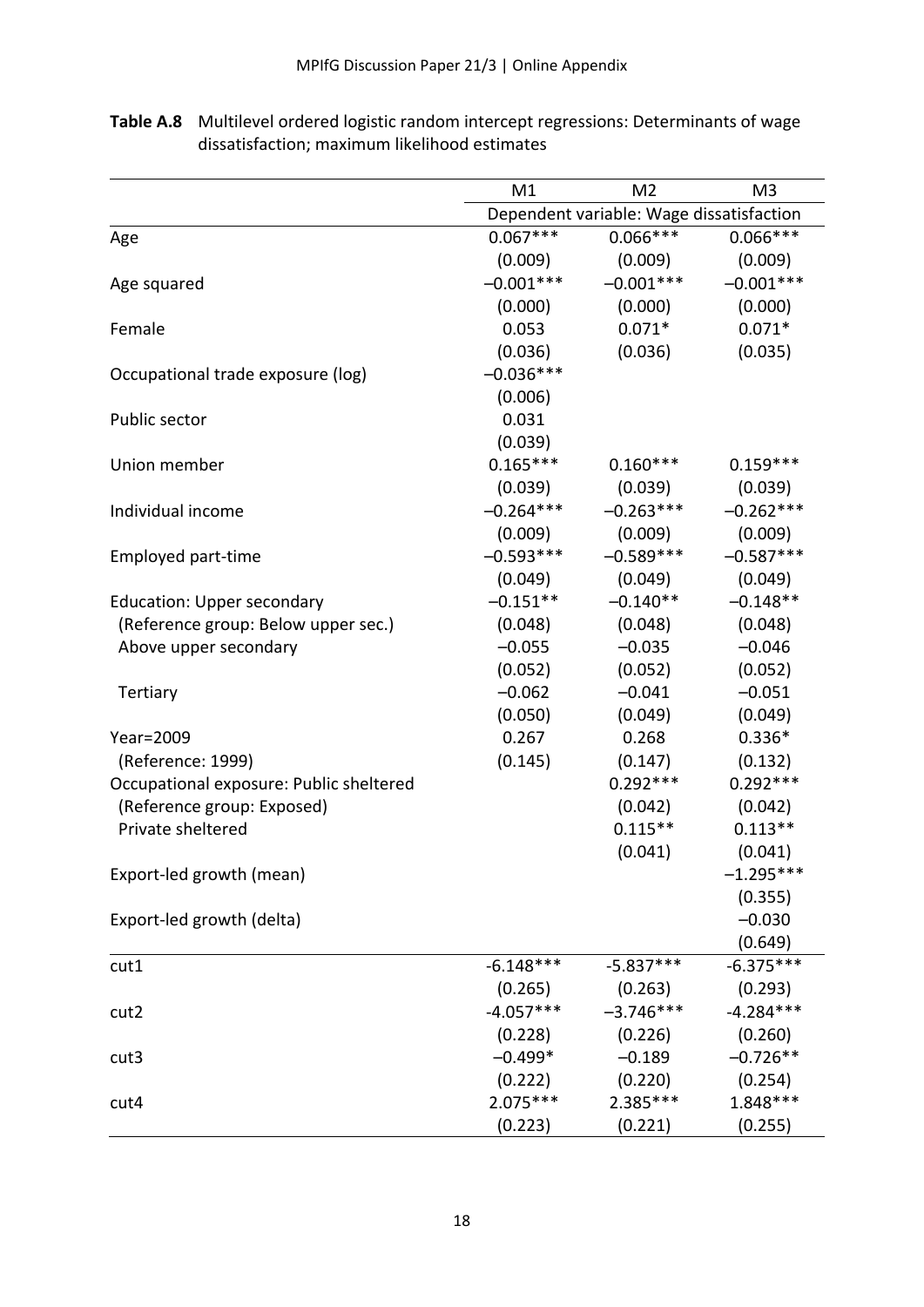|          |          | 0.004    |
|----------|----------|----------|
| (0.058)  | (0.060)  | (0.032)  |
| $0.139*$ | $0.142*$ | $0.109*$ |
| (0.064)  | (0.065)  | (0.043)  |
| 14,945   | 14,945   | 14,945   |
| 19       | 19       | 19       |
|          | 0.025    | 0.024    |

Standard errors in parentheses; \*\*\* p<0.001, \*\* p<0.01, \* p<0.05.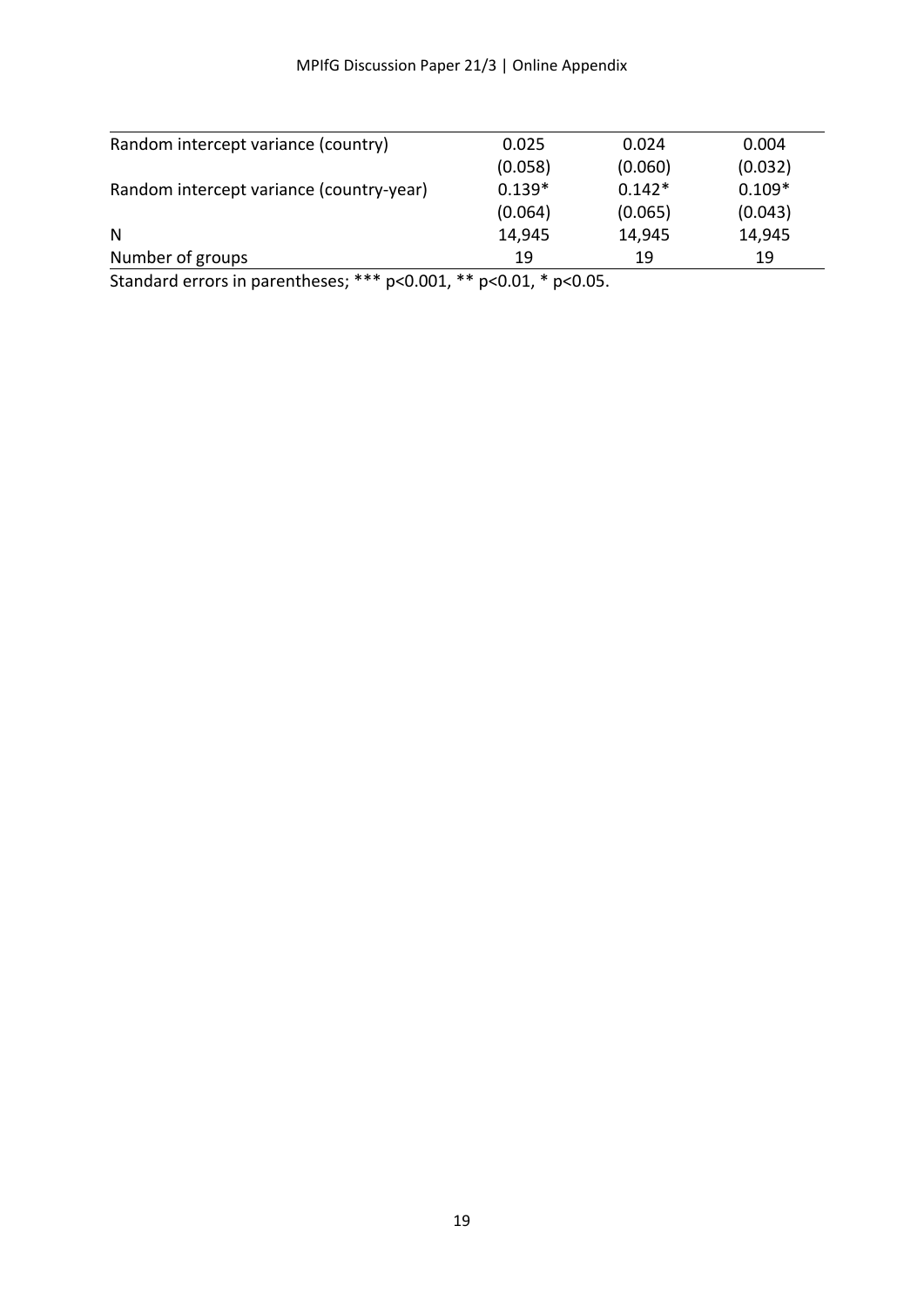|                                     | M1                                       | M <sub>2</sub> | M <sub>3</sub> | M4          | M <sub>5</sub> | M <sub>6</sub> | M <sub>7</sub> | M <sub>8</sub> |
|-------------------------------------|------------------------------------------|----------------|----------------|-------------|----------------|----------------|----------------|----------------|
|                                     | Dependent variable: Wage dissatisfaction |                |                |             |                |                |                |                |
| Occupational exposure: Public       |                                          |                |                |             |                |                |                |                |
| sheltered                           | $0.292***$                               | 0.091          | $0.291***$     | $0.300***$  | $0.292***$     | $0.314***$     | $0.287***$     | $0.345**$      |
| (Reference group: Exposed)          | (0.047)                                  | (0.115)        | (0.047)        | (0.080)     | (0.047)        | (0.084)        | (0.047)        | (0.117)        |
| Private sheltered                   | $0.100*$                                 | 0.001          | $0.100*$       | 0.025       | $0.099*$       | 0.038          | $0.091*$       | $-0.111$       |
|                                     | (0.045)                                  | (0.103)        | (0.045)        | (0.073)     | (0.045)        | (0.066)        | (0.046)        | (0.102)        |
| Union member                        | $0.202***$                               | $0.204***$     | $0.200***$     | $0.200***$  | $0.198***$     | $0.198***$     | $0.198***$     | $0.198***$     |
|                                     | (0.043)                                  | (0.043)        | (0.042)        | (0.043)     | (0.043)        | (0.043)        | (0.043)        | (0.043)        |
| Age                                 | $0.063***$                               | $0.063***$     | $0.063***$     | $0.063***$  | $0.064***$     | $0.064***$     | $0.063***$     | $0.063***$     |
|                                     | (0.010)                                  | (0.010)        | (0.010)        | (0.010)     | (0.010)        | (0.010)        | (0.010)        | (0.010)        |
| Age squared                         | $-0.001***$                              | $-0.001***$    | $-0.001***$    | $-0.001***$ | $-0.001***$    | $-0.001***$    | $-0.001***$    | $-0.001***$    |
|                                     | (0.000)                                  | (0.000)        | (0.000)        | (0.000)     | (0.000)        | (0.000)        | (0.000)        | (0.000)        |
| Female                              | $0.102**$                                | $0.101**$      | $0.101**$      | $0.100**$   | $0.102**$      | $0.102**$      | $0.111**$      | $0.110**$      |
|                                     | (0.039)                                  | (0.039)        | (0.039)        | (0.039)     | (0.039)        | (0.039)        | (0.039)        | (0.039)        |
| Individual income                   | $-0.249***$                              | $-0.249***$    | $-0.249***$    | $-0.249***$ | $-0.249***$    | $-0.249***$    | $-0.252***$    | $-0.251***$    |
|                                     | (0.010)                                  | (0.010)        | (0.010)        | (0.010)     | (0.010)        | (0.010)        | (0.010)        | (0.010)        |
| Employed part-time                  | $-0.619***$                              | $-0.620***$    | $-0.618***$    | $-0.617***$ | $-0.619***$    | $-0.617***$    | $-0.617***$    | $-0.613***$    |
|                                     | (0.053)                                  | (0.053)        | (0.053)        | (0.053)     | (0.053)        | (0.053)        | (0.054)        | (0.054)        |
| Education: Upper secondary          | $-0.184***$                              | $-0.184***$    | $-0.188***$    | $-0.187***$ | $-0.189***$    | $-0.190***$    | $-0.187***$    | $-0.186***$    |
| (Reference group: Below upper sec.) | (0.053)                                  | (0.053)        | (0.053)        | (0.053)     | (0.053)        | (0.053)        | (0.053)        | (0.053)        |
| Above upper secondary               | $-0.061$                                 | $-0.060$       | $-0.066$       | $-0.065$    | $-0.067$       | $-0.068$       | $-0.060$       | $-0.058$       |
|                                     | (0.057)                                  | (0.057)        | (0.057)        | (0.057)     | (0.057)        | (0.057)        | (0.058)        | (0.058)        |
| Tertiary                            | $-0.083$                                 | $-0.083$       | $-0.088$       | $-0.087$    | $-0.090$       | $-0.090$       | $-0.087$       | $-0.086$       |
|                                     | (0.054)                                  | (0.054)        | (0.054)        | (0.054)     | (0.054)        | (0.054)        | (0.054)        | (0.055)        |
| Year=2009                           | $0.305*$                                 | $0.305*$       | $0.341*$       | $0.338*$    | 0.116          | 0.117          | $0.329*$       | $0.324*$       |
| (Reference: 1999)                   | (0.154)                                  | (0.153)        | (0.140)        | (0.140)     | (0.144)        | (0.144)        | (0.159)        | (0.159)        |
| Export-led growth (mean)            | $-0.241**$                               | $-0.279**$     | $-0.372***$    | $-0.392***$ | $-1.039**$     | $-1.073**$     | $-1.379***$    | $-1.502***$    |
|                                     | (0.089)                                  | (0.091)        | (0.093)        | (0.096)     | (0.377)        | (0.380)        | (0.388)        | (0.400)        |

**Table A.9** Multilevel logistic random intercept regressions: Determinants of wage dissatisfaction; alternative specifications of export-led growth; maximum likelihood estimates